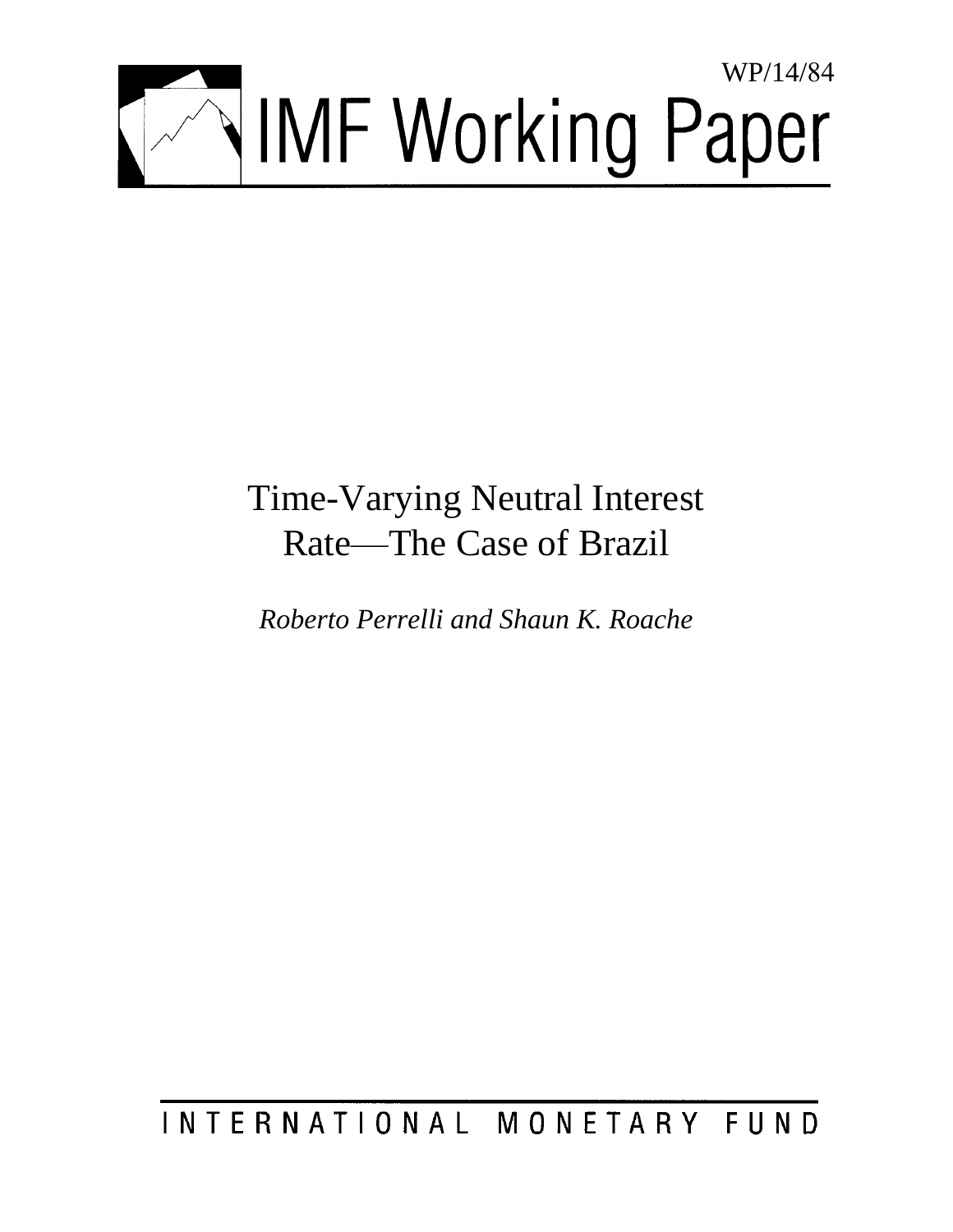#### **IMF Working Paper**

Strategy, Policy, and Review and Monetary and Capital Markets Departments

#### **Time-Varying Neutral Interest Rate—The Case of Brazil**

#### **Prepared by Roberto Perrelli and Shaun K. Roache<sup>1</sup>**

Authorized for distribution by Thanos Arvanitis and Matthew Jones

May 2014

**This Working Paper should not be reported as representing the views of the IMF.** The views expressed in this Working Paper are those of the author(s) and do not necessarily represent those of the IMF or IMF policy. Working Papers describe research in progress by the author(s) and are published to elicit comments and to further debate.

#### **Abstract**

Emerging markets have experienced a sizeable decline in their neutral real interest rates until recently. In this paper we try to identify the main factors that contributed to it, with a focus on Brazil. We estimate an interval for Brazil's time-varying neutral rate based on a range of structural and econometric models. We assess the implications of incorrectly estimating a time-varying neutral rate using a small structural model with a simple monetary policy instrument rule. We find that policy prescriptions are very different when facing uncertainty of neutral rate and of output gap. Our result contrasts sharply with Orphanides (2002), suggesting that the best response to neutral rate uncertainty is to ensure policy remains highly sensitive to inflation and output variations.

JEL Classification Numbers: E1; E4; E5

Keywords: Natural rate of interest; small monetary model; inflation targeting regime.

Author's E-Mail Address: [rperrelli@imf.org;](mailto:rperrelli@imf.org) [sroache@imf.org](mailto:sroache@imf.org)

<sup>&</sup>lt;sup>1</sup> We would like to express our special thanks to Andrew Berg and Miguel Savastano for their insightful comments and strong support to pursue this research. Vikram Haksar offered superb guidance in the early days of this project. Marcos Chamon, Olivier Basdevant, Mercedes Garcia-Escribano, and Tommaso Mancini Griffoli, along with seminar participants at the Brazilian National Treasury, Brazilian Central Bank, and the IMF, added tremendous value to the discussion in this paper. The usual disclaimers apply.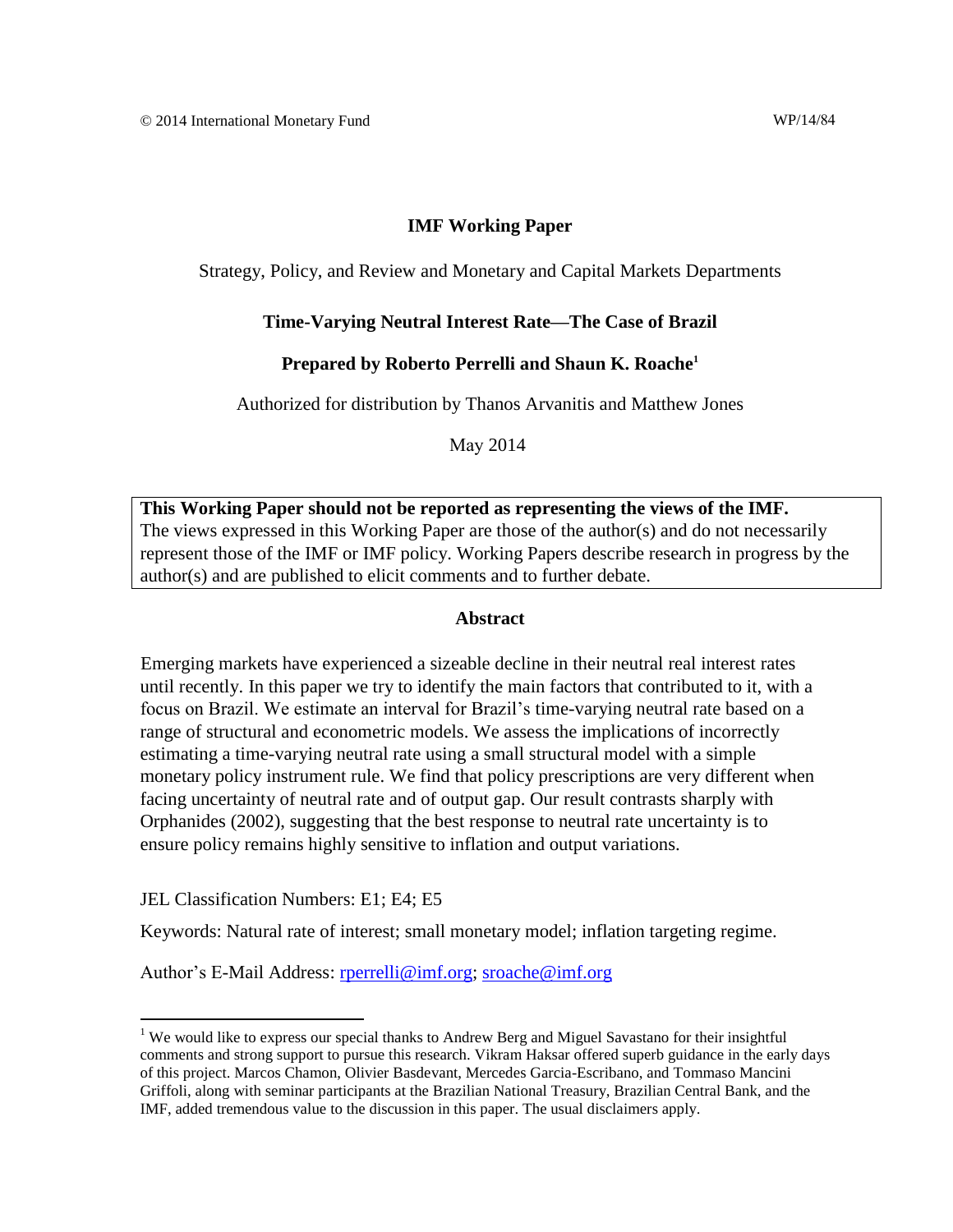| Page |  | Contents |  |  |
|------|--|----------|--|--|
|------|--|----------|--|--|

3

| I.   |  |
|------|--|
| П.   |  |
| III. |  |
| IV.  |  |
| V.   |  |
|      |  |
|      |  |
|      |  |
|      |  |
| VI.  |  |
| VII. |  |

### Tables

| $1_{\cdot}$ |                                                                                    |  |
|-------------|------------------------------------------------------------------------------------|--|
| 2.          | Emerging Markets: Estimates of the Ex-Post Neutral Rate From Statistical Filters12 |  |
| 3.          |                                                                                    |  |
| 4.          |                                                                                    |  |
| 5.          |                                                                                    |  |
|             |                                                                                    |  |

## Figures

| 1.  |                                                                              |    |
|-----|------------------------------------------------------------------------------|----|
| 2.  |                                                                              |    |
| 3.  |                                                                              |    |
| 4.  |                                                                              |    |
| 5.  |                                                                              |    |
| 6.  |                                                                              |    |
| 7.  |                                                                              |    |
| 8.  |                                                                              |    |
| 9.  |                                                                              |    |
| 10. | Falling Neutral Real Interest Rates in a Small Monetary Model: Scenarios  25 |    |
| 11. | Scenario 3: Actual Real Interest Rate Gaps Under Different Policy Rules  26  |    |
|     |                                                                              | 29 |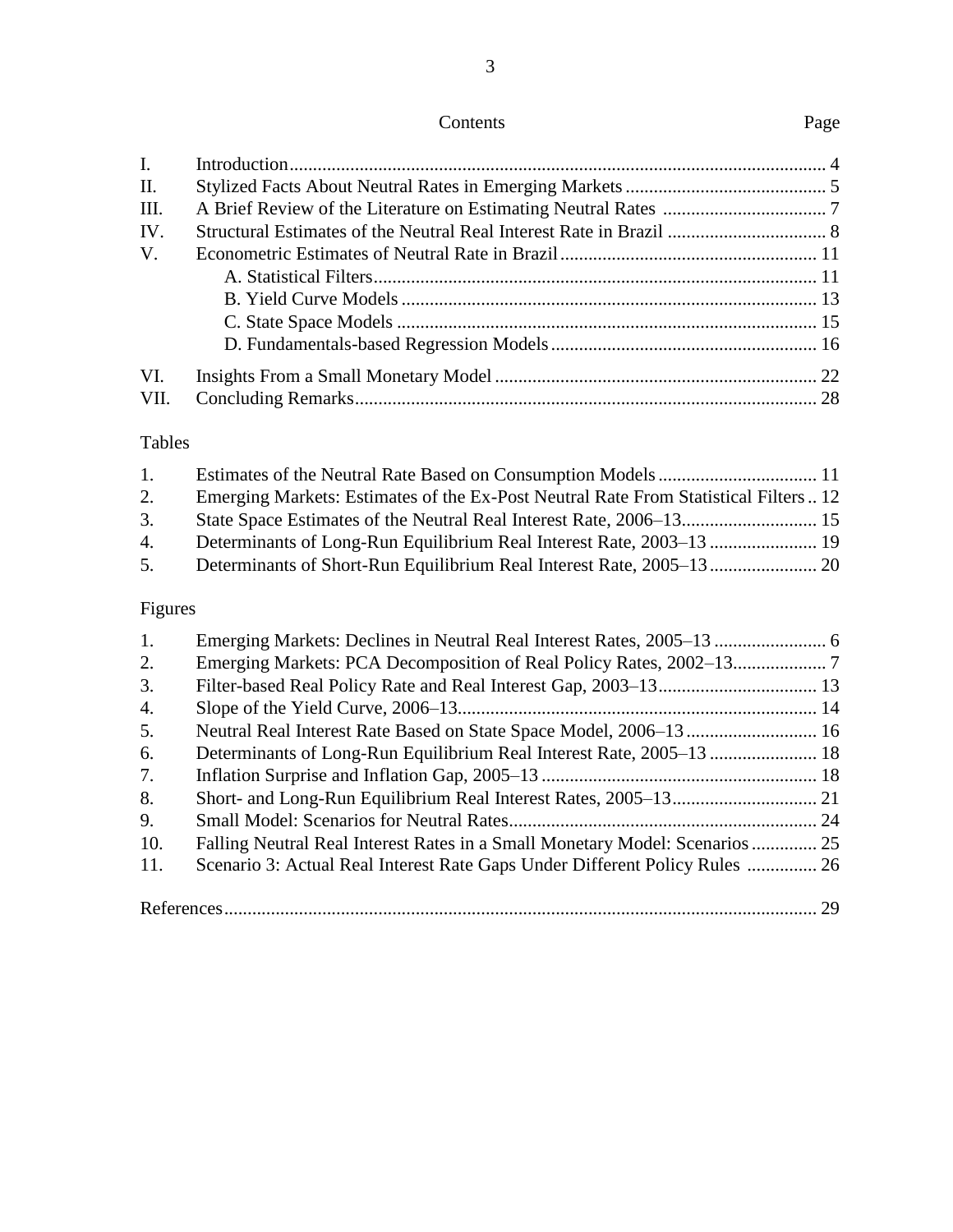#### **I. INTRODUCTION**

Knut Wicksell (1898) was probably the first economist to try and define the neutral real interest rate (henceforth the "neutral rate"). His interpretation was that "[it] is a certain rate of interest on loans which is neutral in respect to commodity prices, and tends neither to raise nor lower them." The profession still thinks of the neutral rate in a similar way as the interest rate consistent with output at potential and inflation remaining stable. This is not just a theoretical curiosity; the neutral rate is an important operational benchmark against which to measure the stance of monetary policy, playing a pivotal function in some rules-based regimes (Laubach and Williams, 2003).

Policymakers that use some concept of the neutral rate in setting policies face considerable challenges, however. First, the neutral rate cannot be seen nor measured and instead has to be estimated, often with a low degree of confidence. Second, while often thought to reflect slow moving structural factors, notably saving and investment behavior over the medium- to longrun, neutral rates can and do change. In particular, emerging market economies undergoing rapid structural change may experience large shifts in the neutral rate, further complicating their use as a benchmark for monetary policy.

Our definition of the neutral rate in this paper is based on the nominal policy rate or the targeted interest rate—for some countries, the overnight interbank rate—deflated by expected inflation. In other words, we typically focus on the neutral "ex-ante" short-term real rate, recognising that that there is likely to be something of a maturity mismatch between an overnight interest rate and inflation expectations that are often expressed for the coming 12 months.<sup>2</sup> It is possible to think of the neutral rate as a short-, medium- or long-run concept (Archibald and Hunter, 2001). We define the neutral rate here to be invariant to both the cycle and factors that do not alter long-term saving and investment patterns. As such, we consider it to be a slow moving benchmark against which to set monetary policy through the business cycle.

In this paper, we infer some stylized facts about neutral rates across a large sample of emerging markets and identify factors that may have caused their decline. Our analysis has a broad focus, but we highlight the challenges facing Brazil, which has experienced one of the largest decreases in the neutral real interest rate over the last decade—due to both domestic and external reasons—but continues to present one of the highest rates of interest among emerging market economies. In particular, we identify an interval for Brazil's neutral rate based on a range of structural and econometric models. Our innovation is to contrast these approaches and discuss their suitability for an economy undergoing rapid structural changes.

A second contribution is to assess the implications of incorrectly estimating a time-varying neutral rate using a small structural model with a simple monetary policy instrument rule. This is a topic that has attracted scant attention in the literature, with much of the focus previously turned to uncertainty regarding potential output (e.g. Erhmann and Smets, 2003)

 $2^2$  For a few emerging markets, the paucity of data requires the use of actual (instead of expected) inflation.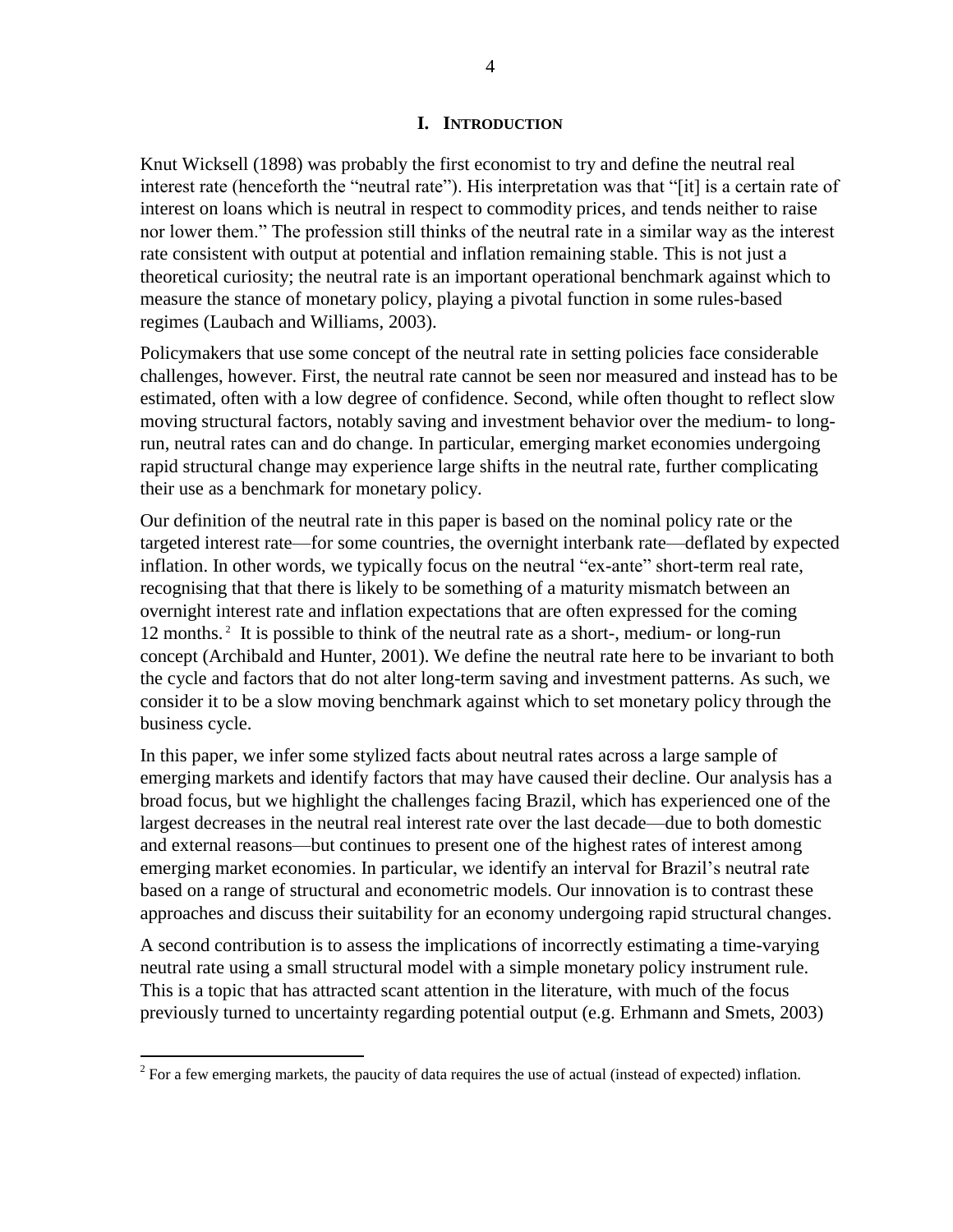or the natural rate of unemployment. We recognise that neutral rates and potential output growth are linked, but we find that the policy prescriptions are very different when facing uncertainty of either variety.

The plan of this paper is as follows: Section II highlights some stylized facts about the declining neutral rates in emerging markets. Section III offers a concise review of the relevant literature. Section IV presents estimates of the neutral real interest rate from consumption-based models calibrated for Brazil. Section V explores several econometric techniques used to generate time-varying estimates of Brazil's neutral real interest rate. To assess whether these estimates are consistent with theory, section VI compares them to those from Section IV and discusses the implications for monetary policy based on a small macro model calibrated for Brazil. Concluding remarks are provided in section VII.

#### **II. STYLIZED FACTS ABOUT NEUTRAL RATES IN EMERGING MARKETS**

Actual real interest rates are typically thought to fluctuate around the unobservable neutral rate—i.e., the real interest rate compatible with a closed output gap and with stable inflation. In this section, we use this assumption to infer some facts about neutral rates in emerging markets, in terms of how they might have changed, how they co-move, and what might be the common factors that explain such comovement. We use the terms "trend rate" and "neutral rate" interchangeably in this section.

Our first observation is that neutral rates appeared to decline across most emerging markets (henceforth "EMs") between 2002 and 2011. This is suggested by the steady drop in trend real policy rates (henceforth "trend rates") obtained from the application of statistical filters. In Figure 1 (left panel), the trend is filtered from nominal policy interest rates deflated by prevailing consumer price inflation—hence, this is by construction an "ex post" proxy for the neutral rate that allows us to use a larger sample of countries (some of which do not have a long history of inflation expectation surveys). Brazil's trend rate has dropped near 500 basis points (bps) between 2010 and 2013 compared with the average of the previous 4-year period. The only country with a larger drop in the sample was Turkey (around 800 bps).

After reaching near 10 percent during the currency crisis of 2002–03, Brazil's strong track record of macroeconomic stabilization, underpinned by successful inflation targeting and fiscal policy frameworks, have surely played a key part in allowing trend rates to fall substantially, including by reducing sovereign risk premia and raising domestic savings. Notwithstanding this sizeable decline, Brazil's trend real rate remains the highest in our EM sample. This is illustrated in the right panel of Figure 1, which plots the level of the trend real rate (2010–13 average, in percent) against the change in the trend real rate between the two four-year periods surrounding the global financial crisis (2005–08 vs. 2010–13).

Assuming less than perfect global financial integration, trend real rates in EMs should be determined, in part, by domestic factors, including saving and investment demand, as well as the level of the "world neutral rate" which reflects common factors like "excess" global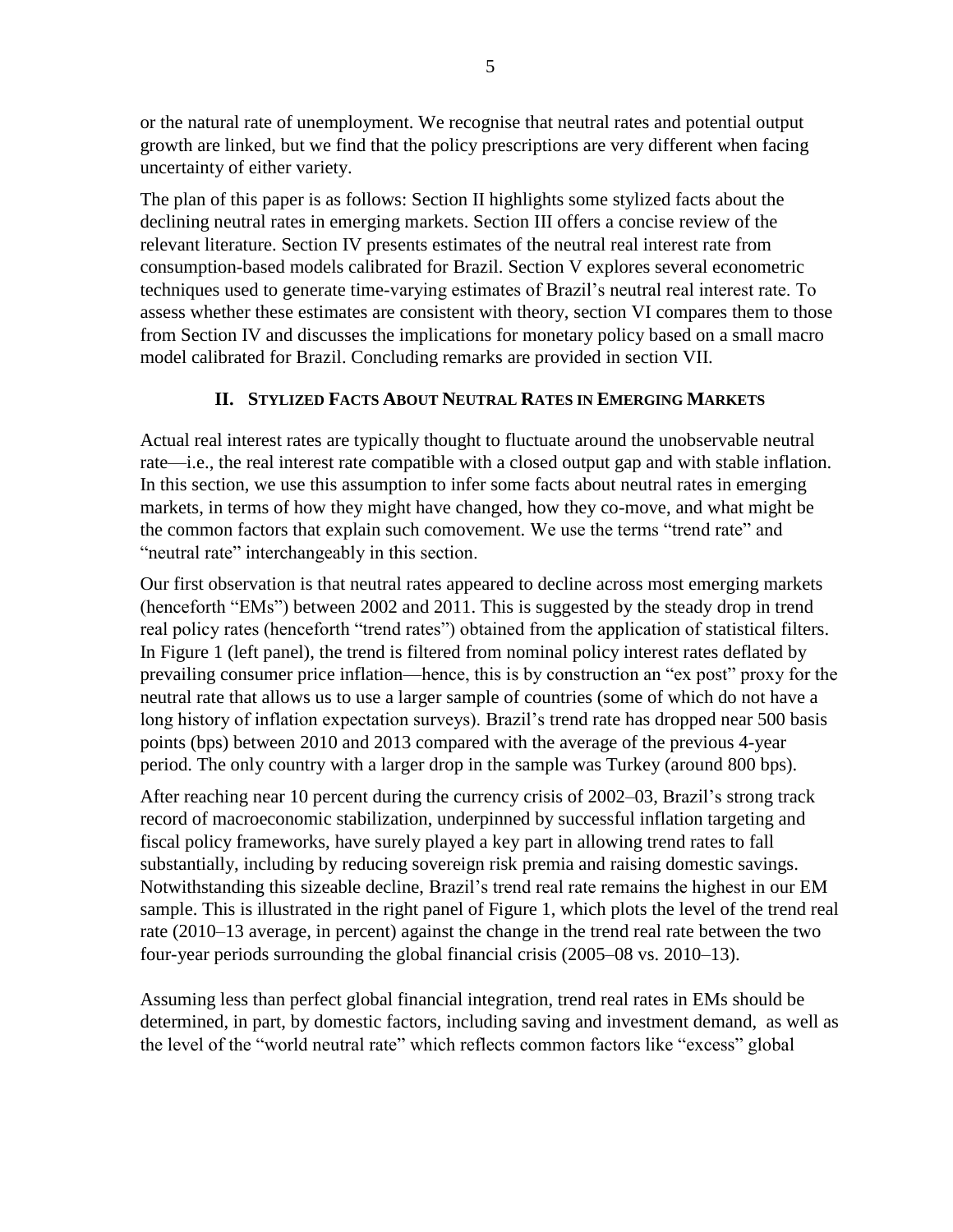savings and unconventional monetary policies in the US and Europe.<sup>3</sup> To disentangle these effects, we carried out a principal components decomposition of actual (i.e., unfiltered) demeaned real short-term interest rates for the countries in our sample and find that two factors explain about 45 percent of the common variation in real rates.



-900 -800

-4 -3 -2

 $\bullet$  India

-900 -800 -700 -600 -500 -400 -300 -200 -100 0 100 200

-4 -3 -2 -1

**Figure 1. Emerging Markets: Declines in Neutral Real Interest Rates, 2005–13 1/**

Turkey Brazil Mexico India Israel South Africa Poland Colombia Calculation Colombia Calculation Philippines Peru Hungary Taiwan China Thailand Egypt Malaysia India Thailand Egypt Malaysia India Thailand Egypt Malaysia Indi

Figure 2 shows the extracted principal components (PCs), with the first PC—accounting for about ¼ of the common variance and labeled as the "common trend"—showing a clear declining tendency between 2002–10 indicative of global factors exerting persisting downward pressure on emerging market interest rates. This common trend component has been broadly stable since 2010. The second PC accounted for a further  $\frac{1}{5}$  of variance and appears to be cyclical as it shows a tendency to fluctuate around zero. This "common cycle" component declined during 2011–12 but started rising during Q2 2013 at about the same time that markets began to price-in an unwinding by the the U.S. Federal Reserve of quantitative easing. <sup>4</sup> This suggests that, while domestic factors surely play a role in neutral rate formation in emerging markets, common global factors, both trend and cyclical, are likely to have exerted an important influence in recent years.

We conclude from this statistical overview that neutral real interest rates did indeed decline substantially, particularly between 2002–11. Country-specific explanations may account for declines in many cases, but common global factors have also contributed importantly to this outcome. These common factors have been both persistent and transient, with cyclical factors

 $\overline{a}$ 

-900 -800

Sources: Thomson Datastream, Haver, and authors' calculations 1/ For Turkey, the neutral rate is based on overnight rates until May 2010, and on 1-week repo rates afterwards.

<sup>&</sup>lt;sup>3</sup> Gourinchas and Jeanne (2012) argue that the excess demand for safe assets has resulted in a decline in the world neutral real interest rate.

<sup>&</sup>lt;sup>4</sup> Perrelli, Roache, and Góes (2014) discuss the impact of the tapering tantrum on the slope of the yield curves of emerging market economies.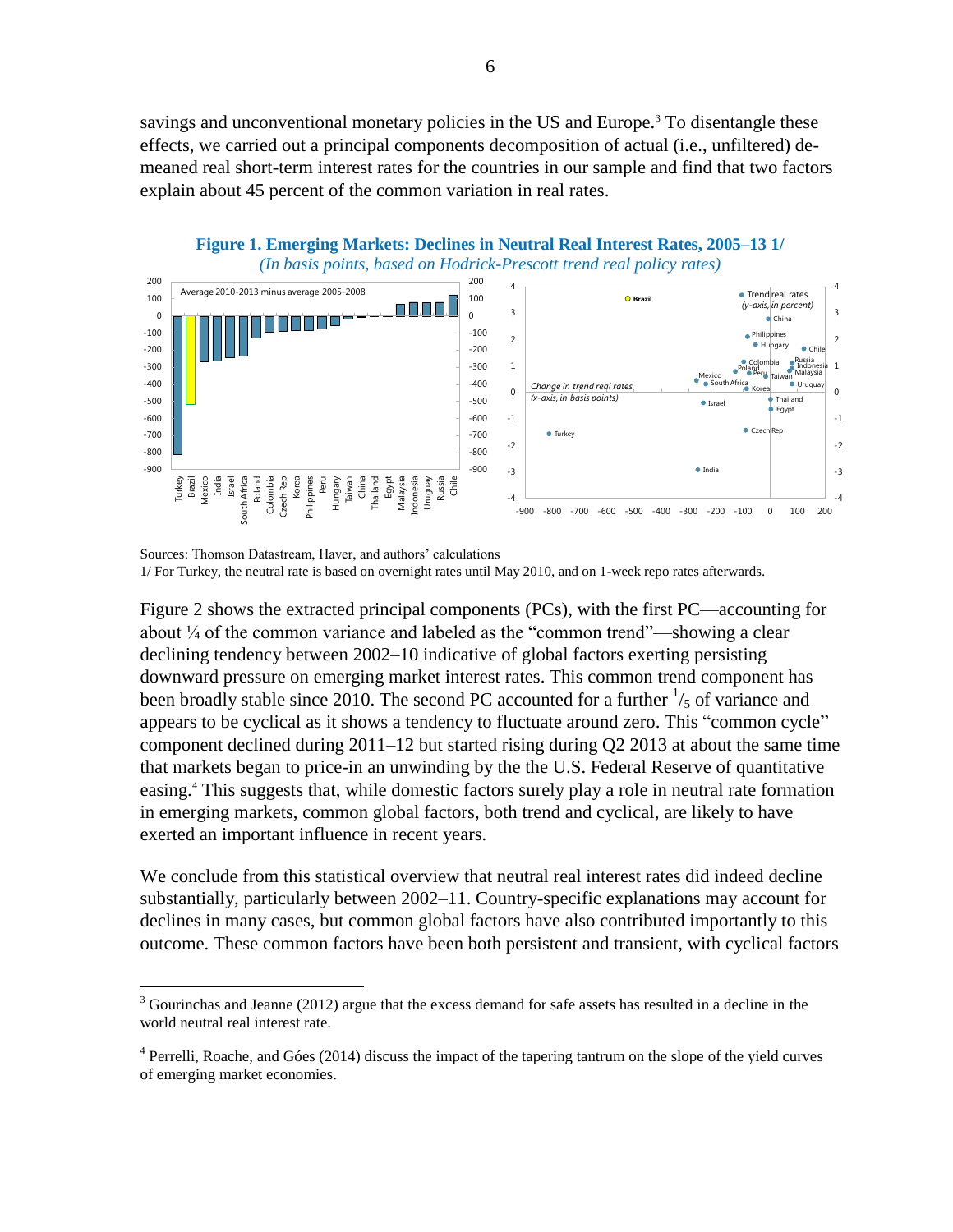appearing to have been more important recently. However, these mechanical approaches can only bring us so far in helping us understand how and why neutral rates may have changed and what, as a consequence, might be the implications for monetary policy. In the next section, we briefly survey the existing literature to provide the foundation for a more comprehensive analytical framework.



Sources: Thomson Datastream, Haver, and authors' calculations

Sources. Thomson Datastream, Haver, and authors calculations<br><sup>1</sup>/ Calculated from a sample of 17 emerging markets that had available real ex-post overnight interbank interest rate data from January 2001-December 2013.  $\frac{1}{2}$ lable real interest rate data from January 2013.

#### **III. A BRIEF REVIEW OF THE LITERATURE ON ESTIMATING NEUTRAL RATES**

Notwithstanding Wicksell's (1898) seminal theoretical work and the pivotal role played by the neutral rate in Taylor's (1993) celebrated monetary policy rule, the econometric literature on this topic has flourished only recently.

Early estimates of the U.S. neutral rate date back to Bonfim (1997, 2001), and Kozicki and Tinsley (2001)—the latter based on forward rates from U.S. Treasury bonds. Laubach and Williams' (2003) Kalman filtered estimates of the U.S. neutral rate spurred widespread applications of statistical filters and state space models among central banks, while highlighting the inherent statistical uncertaintites from these approaches. Tao (2005) provided real time estimates for the U.S. neutral rate. An early review of these methods is presented in Giammarioli Valla (2004). Basdevant, Björksten, and Karagedikli's (2004) insightful approach combines the slope of the yield curve with a state space framework to estimate New Zealand's neutral interest rate. Bernhardsen and Gerdrup (2007) discusses the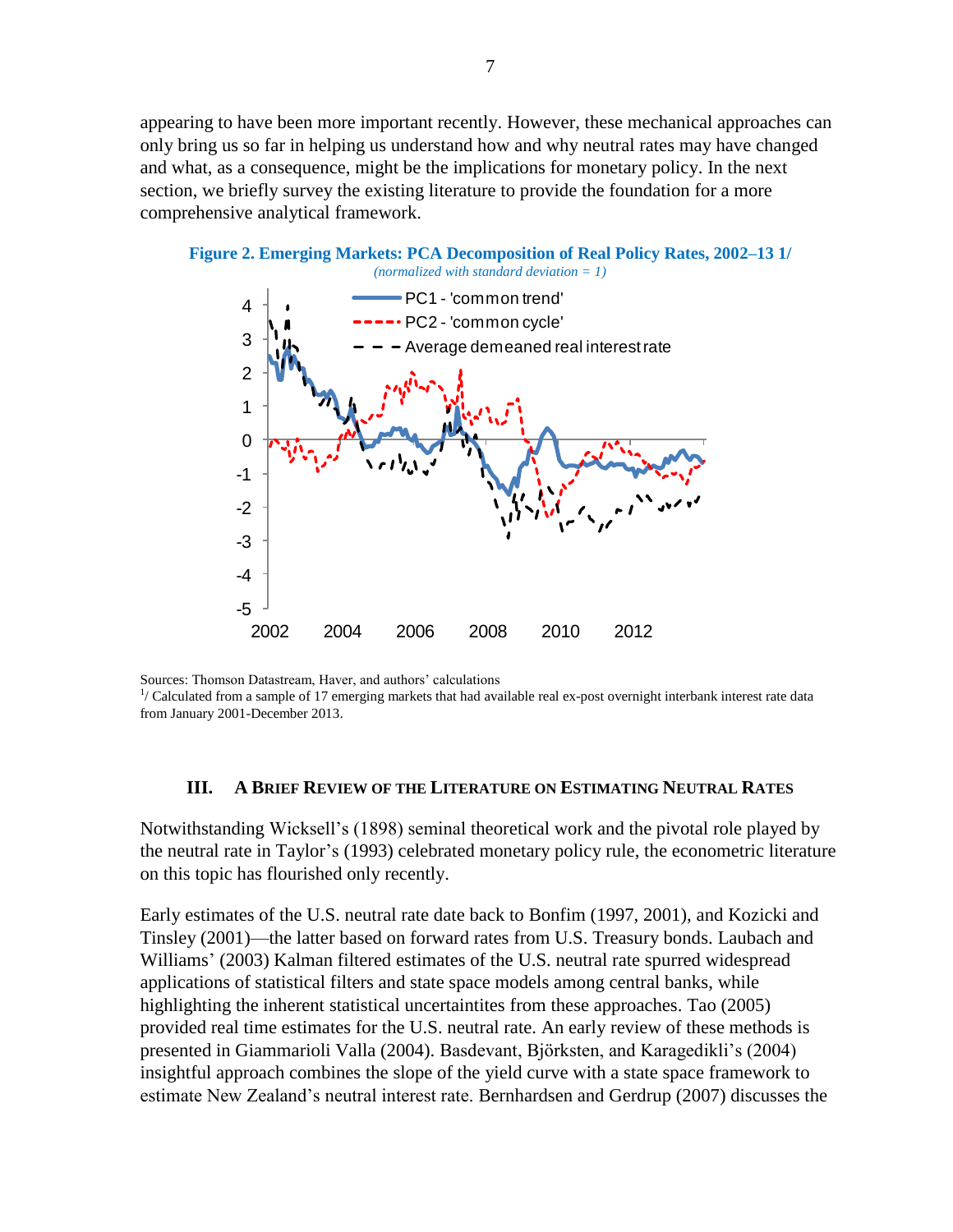estimation of short- and long-run equilibrium interest rates on the determination of the Norwegian neutral rate.<sup>5</sup>

For Brazil, Miranda and Muinhos (2003) and Muinhos and Nakane (2006) provide early estimates of the neutral rate, while Neto and Portugal (2009) consider the intial years of the inflation target regime (1999–2005) —a period marked by elevated economic and financial volatility, very high nominal interest rates, widespread indexation of wages and contracts, and developing inflation expectations surveys. Since then the Brazilian economy has changed substantially, and so did its neutral interest rate. Perrelli (2012) provides an early attempt to model Brazil's neutral real interest rate in the post-global financial crisis era.

Several academic works have attempted to explain Brazilian persistently high levels of interest rates. Arida, Bacha, and Resende (2005), Gonçalves, Holland, and Spacov (2007), and Bacha, Holland, and Gonçalves (2009), worked with the hypothesis that jurisdictional uncertainty on long term contracts has led to high interest rates—to certain extent, as a substitute for dollarization—in the Brazilian economy. Barbosa (2006) highlights the role of public indebtedness, while Segura-Ubiergo (2012) discusses the low level of domestic savings as one of the key factors behind Brazil's high interest rates.

#### **IV. STRUCTURAL ESTIMATES OF THE NEUTRAL REAL INTEREST RATE IN BRAZIL**

In this section, we use structural models to assess Brazil's neutral real interest rate. Our estimates are based on the calibration of the first-order condition for optimal inter-temporal consumption of a representative agent. Our calibrations use Brazil's actual growth rate of per capita income and its volatility, along with a range of behavioral parameters typically adopted in this literature.One important source is Issler and Piqueira (2000) which provides estimates of behavioral parameters in the problem of consumption optimization in Brazil, using different types of utility functions.

We begin by assuming that the representative individual has a constant relative risk aversion (CRRA) utility function given by:

$$
u(C_t) = \frac{C_t^{1-\gamma}}{1-\gamma} \quad \text{with} \quad \gamma > 0 \tag{1}
$$

where *C* is per capita consumption,  $\gamma$  is the coefficient of relative risk aversion, and *t* is a time indicator. The consumer maximizes her lifetime utility discounting future consumption by *β*, subject to a budget constraint where financial assets *B* grow as a function of per capita income  $(Y)$ , consumption  $(C)$ , and the real return on assets  $(I+r)$ :

 $<sup>5</sup>$  Applications to Latin American countries include Fuentes and Gredig (2008) and Magud and Tsounta (2012).</sup>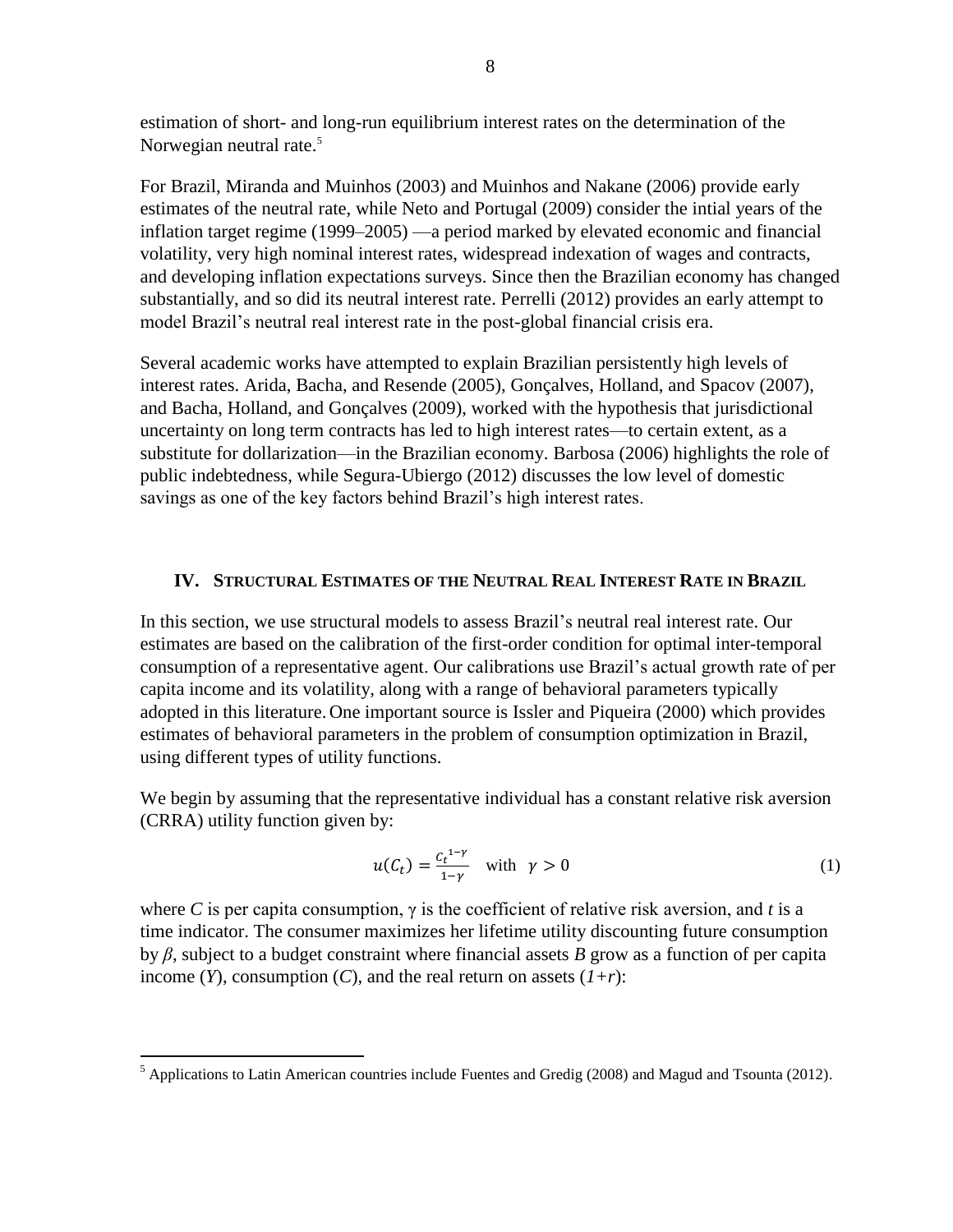$$
\max E_t \sum_{t=0}^{\infty} \beta^t u(C_t) \quad \text{subject to} \quad B_{t+1} = (1 + r_t)(B_t + Y_t - C_t) \tag{2}
$$

In the steady state,  $Y_t = C_t$  for all *t* such that the first order condition can be rewritten simply as

$$
(1+r) = E_t \left[ \frac{\beta Y_{t+1}^{-\gamma}}{Y_t^{-\gamma}} \right]^{-1} \tag{3}
$$

As equation (3) suggests, the first order condition can be written in terms of the steady state growth rate of per capita income (g), since  $Y_{t+1} = (1 + g)Y_t$ . Assuming log normal g, the Euler equation can be approximated as follows:

$$
\ln(1+r^*) \cong -\ln\beta + \gamma E_t(g) - \frac{1}{2}\gamma^2 \nu a r_t(g) \tag{4}
$$

where  $r^*$  is the neutral rate and  $var(g)$  is the variance of per capita growth.

Equation (4) indicates a positive relationship between the neutral rate and the expected rate of growth of per capita income, consistent with the stylized fact that trend interest rates in advanced economies are lower than in faster growing emerging markets. But while estimating  $E_t(g)$  and  $var_t(g)$  is a relatively easy task, pinning down values for behavioral parameters like *β* and *γ* in rapidly changing emerging markets is more challenging and subject to considerable uncertainty.

In the case of Brazil, we consider the average growth rate of per capita income in two subperiods (2005-2008 versus 2010-2013), estimated respectively at 3.5 percent and 2.5 percent per annum. We also compute the standard deviation of the per capita income growth for the two sub-periods, which printed 1.4 percent and 2.8 percent, respectively, highlighting the higher volatility of the recent period. For the discount factor  $\beta$  we use values typically adopted in the calibration of Ramsey models—in the range of 0.97 to 0.99—and also used in the literature of other emerging markets (e.g., Fuentes and Gredig (2008) uses a similar approach for the case of Chile). For risk aversion  $\gamma$ , the literature suggests a value in the range of 1 to 2. This exercise then suggests a neutral rate in a wide percent range, which averaged across parameters yields a NRIR of about 7¼ percent for the period 2005-2008 and 5¾ percent for the 2010–13 years (Text Tables).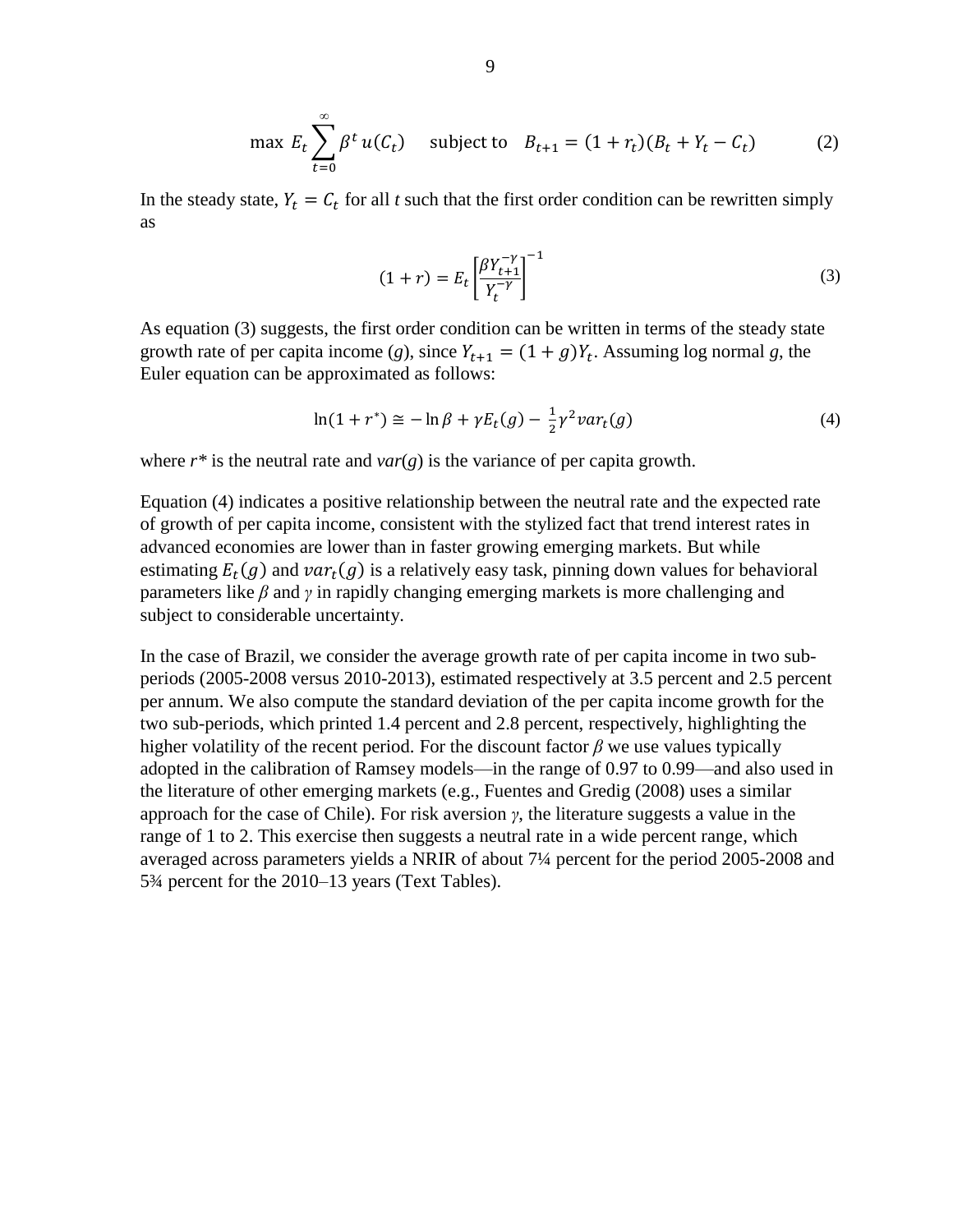| Brazil: NRIR from consumption model, 2005-2008 |                                |      |                  |     |                                   | Brazil: NRIR from consumption model, 2010-2013 |        |      |     |
|------------------------------------------------|--------------------------------|------|------------------|-----|-----------------------------------|------------------------------------------------|--------|------|-----|
| \gamma                                         |                                |      |                  |     |                                   |                                                | \gamma |      |     |
| \beta                                          | 1.0                            | 1.5  | 2.0              | Ava | \beta                             | 1.0                                            | 1.5    | 2.0  | Ava |
| 0.970                                          | 6.5                            | 8.3  | 10.0             | 8.3 | 0.970                             | 5.5                                            | 6.7    | 7.9  | 6.7 |
| 0.975                                          | 6.0                            | 7.8  | 9.5              | 7.8 | 0.975                             | 5.0                                            | 6.2    | 7.4  | 6.2 |
| 0.980                                          | 5.5                            | 7.2  | 9.0 <sub>l</sub> | 7.2 | 0.980                             | 4.5                                            | 5.7    | 6.9  | 5.7 |
| 0.985                                          | 5.0                            | 6.7  | 8.5              | 6.7 | 0.985                             | 4.0                                            | 5.2    | 6.4  | 5.2 |
| 0.990                                          | 4.5                            | 6.2  | 8.0              | 6.2 | 0.990                             | 3.5                                            | 4.7    | 5.8  | 4.7 |
| Ava                                            | 5.5                            | 7.3  | 9.0              | 7.2 | Ava                               | 4.5                                            | 5.7    | 6.9  | 5.7 |
|                                                | Per capita growth (2005-2008): |      | 3.5%             |     |                                   | Per capita growth (2010-2013):                 |        | 2.5% |     |
| Std dev of pc growth (2005-2008):              |                                | 1.4% |                  |     | Std dev of pc growth (2010-2013): |                                                | 2.8%   |      |     |

If consumer behavior is subject to habit persistence, then our estimates of the neutral rate may need to be lowered. The intuition is that consumption today is determined, in part, by consumption in past periods; in other words, consumption may be a slow-moving process (see Fuhrer (2000)). To satisfy (4), which predicts rising consumption in line with per capita income growth, the real interest rate needs to be higher to encourage consumers to save more in the current period and consume more in the future. This consideration may be particularly relevant for Brazil where historically high real interest rates would imply implausibly impatient (small *β*) and/or very risk averse households (large *γ*) in equation (4). Hence we incorporate habit persistence through the parameter  $\theta$  in the first-order condition:

$$
\ln(1+r^*) \approx -\ln\beta + \gamma E_t(g) - \frac{1}{2}\gamma(1-\theta)
$$
\n(5)

We estimate (5) for Brazil using the same parameters as above and calibrate the coefficient of habit formation  $\theta$  to roughly approximate the estimates of the trend real interest rate from the statistical filters discussed above, as a proxy for the neutral real interest rate. This results in a habit parameter  $(\theta)$  of about 0.97 for the period 2010-2013, compared to a habit parameter close to one for the former period.<sup>6</sup> This model suggests that a decline in habit persistence may have played some role in lowering neutral rate, although it cannot fully explain the decline in Brazil's neutral real interest rate between these two periods. Under such framework, the neutral real interest rate ranges between 3 and 7 percent, with an average of 5 percent—very close to the empirical findings discussed next (Text Tables).

 $6$  Note that when  $\theta$  approaches one, the impact of habit formation on the CRRA utility function vanishes, and this model delivers a NRIR of approximately 7¼ percent—similar to the case we presented earlier. Therefore, the trend rate experienced by Brazil in 2005-2008 (8¾ percent) cannot be fully explained by habit persistence.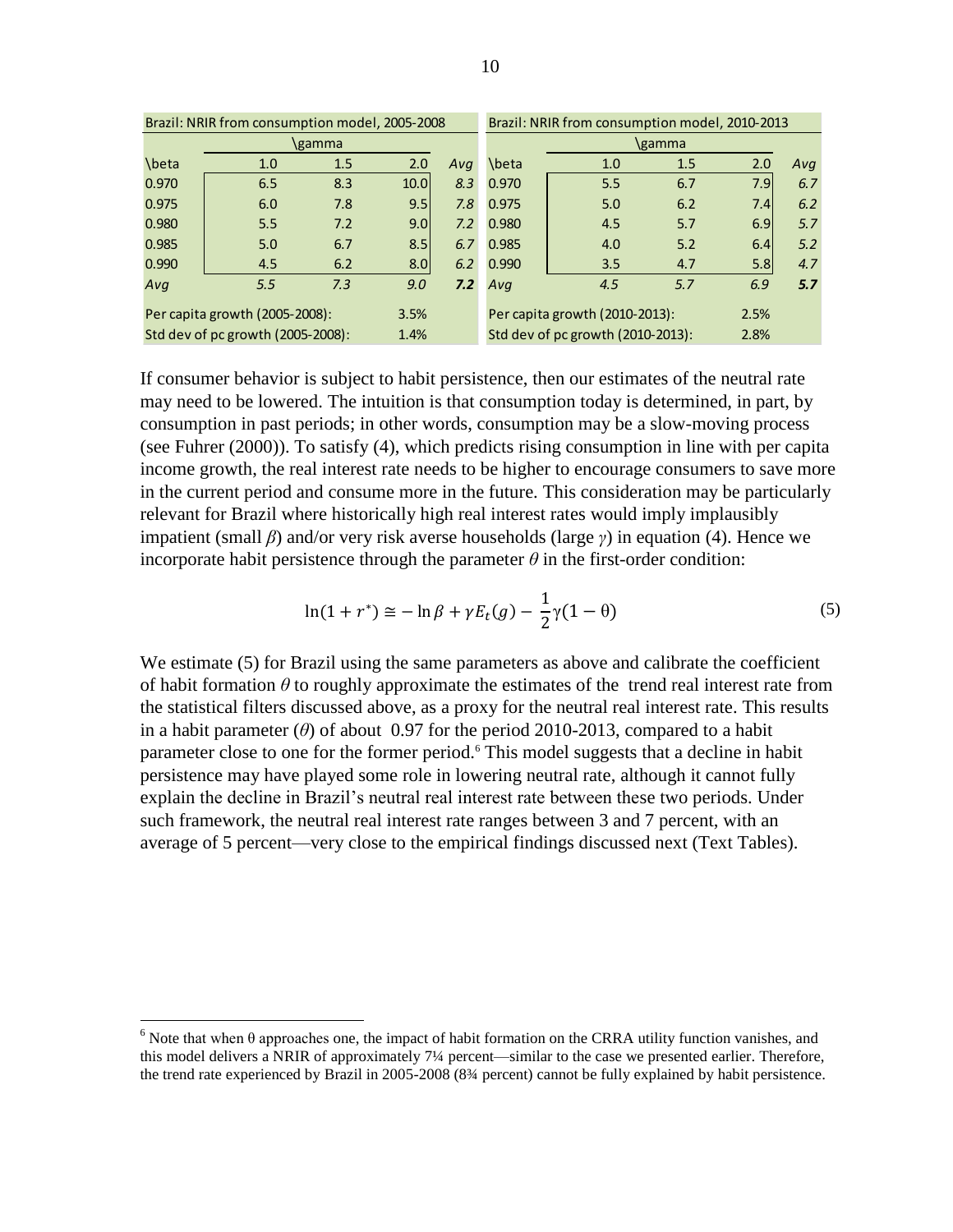| Brazil: NRIR from consumption with habit, 2005-2008 |                                |        |       |     | Brazil: NRIR from consumption with habit, 2010-2013 |                                |        |       |     |
|-----------------------------------------------------|--------------------------------|--------|-------|-----|-----------------------------------------------------|--------------------------------|--------|-------|-----|
|                                                     |                                | \gamma |       |     |                                                     |                                | \gamma |       |     |
| \beta                                               | 1.0                            | 1.5    | 2.0   | Ava | \beta                                               | 1.0                            | 1.5    | 2.0   | Avq |
| 0.970                                               | 6.5                            | 8.2    | 9.9   | 8.2 | 0.970                                               | 4.0                            | 4.5    | 5.0   | 4.5 |
| 0.975                                               | 6.0                            | 7.7    | 9.41  | 7.7 | 0.975                                               | 3.5                            | 4.0    | 4.5   | 4.0 |
| 0.980                                               | 5.5                            | 7.2    | 8.9   | 7.2 | 0.980                                               | 3.0                            | 3.5    | 4.0   | 3.5 |
| 0.985                                               | 5.0                            | 6.7    | 8.4   | 6.7 | 0.985                                               | 2.5                            | 3.0    | 3.5   | 3.0 |
| 0.990                                               | 4.5                            | 6.2    | 7.9   | 6.2 | 0.990                                               | 2.0                            | 2.5    | 3.0   | 2.5 |
| Ava                                                 | 5.5                            | 7.2    | 8.9   | 7.2 | Ava                                                 | 3.0                            | 3.5    | 4.0   | 3.5 |
|                                                     | Per capita growth (2005-2008): |        | 3.5%  |     |                                                     | Per capita growth (2010-2013): |        | 2.5%  |     |
| Coefficient of habit formation:                     |                                |        | 0.999 |     | Coefficient of habit formation:                     |                                |        | 0.970 |     |

Structural consumption models are appealing in the sense that they provide a solid bridge between theory and practice and deliver somewhat plausible results for Brazil. These models can also inform important policy discussions regarding economic growth in emerging economies—faster growth is expected to be matched by higher neutral rates unless behavioral changes provide offseting effects. In turn, this is related to the patterns of saving and investment— neutral rates in low-saving countries (such as Brazil, Turkey, and South Africa) are typically higher than in high-saving peers (like Indonesia and Malaysia). Therefore, increasing household savings in Brazil would contribute to a lower neutral rate.

**Table 1. Brazil: Estimates of the Neutral Rate Based on Consumption Models**

| Model                                | Average $2005-08$      | Average $2010-13$                     |
|--------------------------------------|------------------------|---------------------------------------|
| Basic CRRA utility function (Ramsey) | $7\frac{1}{4}$ percent | 5 <sup>3</sup> / <sub>4</sub> percent |
| CRRA utility with habit formation    | $7\frac{1}{4}$ percent | $3\frac{1}{2}$ percent                |
|                                      |                        |                                       |

Source: Authors' calculations

Last, but not least, the careful calibration of consumption models can deliver results close to those found empirically through the application of model-free methods, such as statistical filters, as we discuss in the next section.

#### **V. ECONOMETRIC ESTIMATES OF NEUTRAL RATE IN BRAZIL**

One important drawback of the structural models explored in the previous section is that their key parameters are not directly observable, while estimates are often subject to considerable uncertainty. An alternative approach is to apply a range of econometric techniques to evaluate the likely range for neutral rates across a sample of emerging markets and over time, with a particular focus on Brazil.

#### **A. Statistical Filters**

Standard filters are useful for disentangling the real interest rate cycle from its secular trend. We apply a range of filters—including the Hodrick-Prescott, Ravn-Uhlig, and Christiano-Fitzgerald time-varying filters—to the ex-post real interest rates in a sample of 24 emerging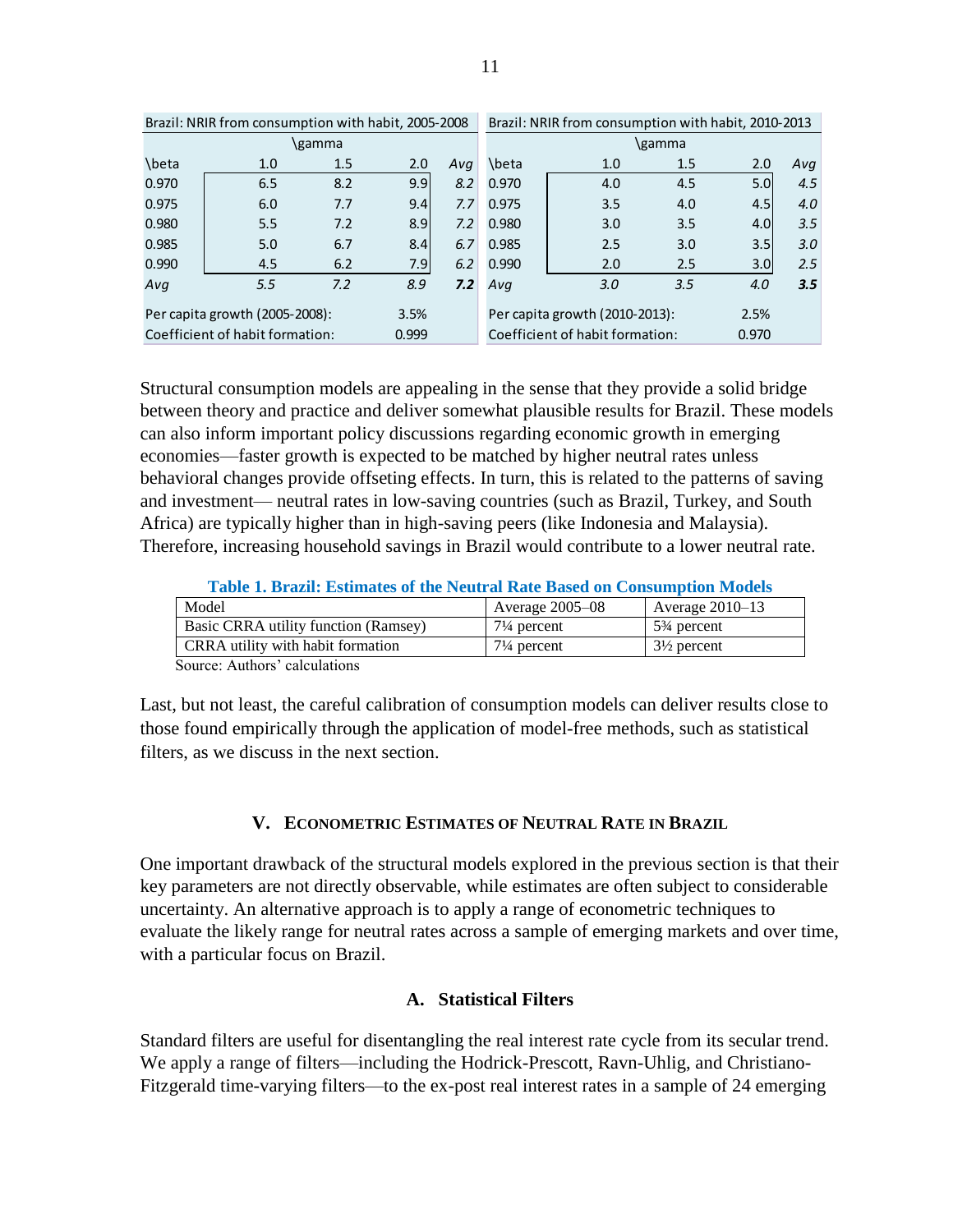markets. Table 2 presents the average from these filters for each country, and contrasts the rates across different sub-periods.

A simple average of the neutral real interest rates for this sample suggests a drop of more than 200 basis points, from about 2.9 percent early in the previous decade to approximately ¾ percent in the four-year period after the global financial crisis. For Brazil, specifically, neutral rates have declined significantly during the sample period, from an average 9¼ percent to an average of 3½ percent—a 575 basis points decline. In spite of this remarkable progress towards international standards, Brazil so far remains with the highest neutral real interest rate in our sample of emerging markets (Figure 3).

|                          |           |           |           | Change from 2002-2004 to    |
|--------------------------|-----------|-----------|-----------|-----------------------------|
| Country                  | 2002-2004 | 2005-2008 | 2010-2013 | 2010-2013 (in basis points) |
| <b>Brazil</b>            | 9.3       | 8.8       | 3.5       | $-575$                      |
| Chile                    | 0.8       | 0.4       | 1.7       | 89                          |
| China                    | 4.3       | 2.8       | 2.8       | $-150$                      |
| Colombia                 | 0.1       | 2.1       | 1.2       | 101                         |
| Czech Rep                | 1.2       | $-0.5$    | $-1.4$    | $-259$                      |
| Egypt                    | 4.9       | $-0.7$    | $-0.6$    | $-552$                      |
| Hungary                  | 3.8       | 2.3       | 1.8       | $-204$                      |
| India                    | n.a.      | $-0.3$    | $-2.9$    | n.a.                        |
| Indonesia                | 2.0       | 0.1       | 0.9       | $-113$                      |
| Israel                   | 3.9       | 2.1       | $-0.4$    | $-425$                      |
| Korea                    | 0.7       | $1.0$     | 0.1       | $-57$                       |
| Malaysia                 | 0.6       | 0.1       | 0.8       | 19                          |
| Mexico                   | 2.2       | 3.2       | 0.5       | $-176$                      |
| Pakistan                 | 3.2       | $-0.3$    | $1.1\,$   | $-212$                      |
| Peru                     | $-0.1$    | 1.5       | 0.7       | 80                          |
| Philippines              | n.a.      | 2.9       | 2.1       | n.a.                        |
| Poland                   | 4.7       | 2.1       | 0.8       | $-386$                      |
| Russia                   | 3.7       | 0.3       | 1.1       | $-255$                      |
| South Africa             | 4.5       | 2.7       | 0.3       | $-422$                      |
| Taiwan                   | 1.3       | 0.8       | 0.6       | $-69$                       |
| Thailand                 | $-0.1$    | $-0.3$    | $-0.3$    | $-16$                       |
| Turkey                   | 6.8       | 6.5       | $-1.6$    | $-840$                      |
| Ukraine                  | 3.2       | $-4.4$    | 3.1       | $-5$                        |
| Uruguay                  | n.a.      | $-0.5$    | 0.3       | n.a.                        |
| <b>Simple EM Average</b> | 2.9       | 1.4       | 0.7       | $-211$                      |

| Table 2. Emerging Markets: Estimates of the Ex-Post Neutral Rate from Statistical Filters |  |  |  |  |
|-------------------------------------------------------------------------------------------|--|--|--|--|
|-------------------------------------------------------------------------------------------|--|--|--|--|

Sources: Haver and authors' calculations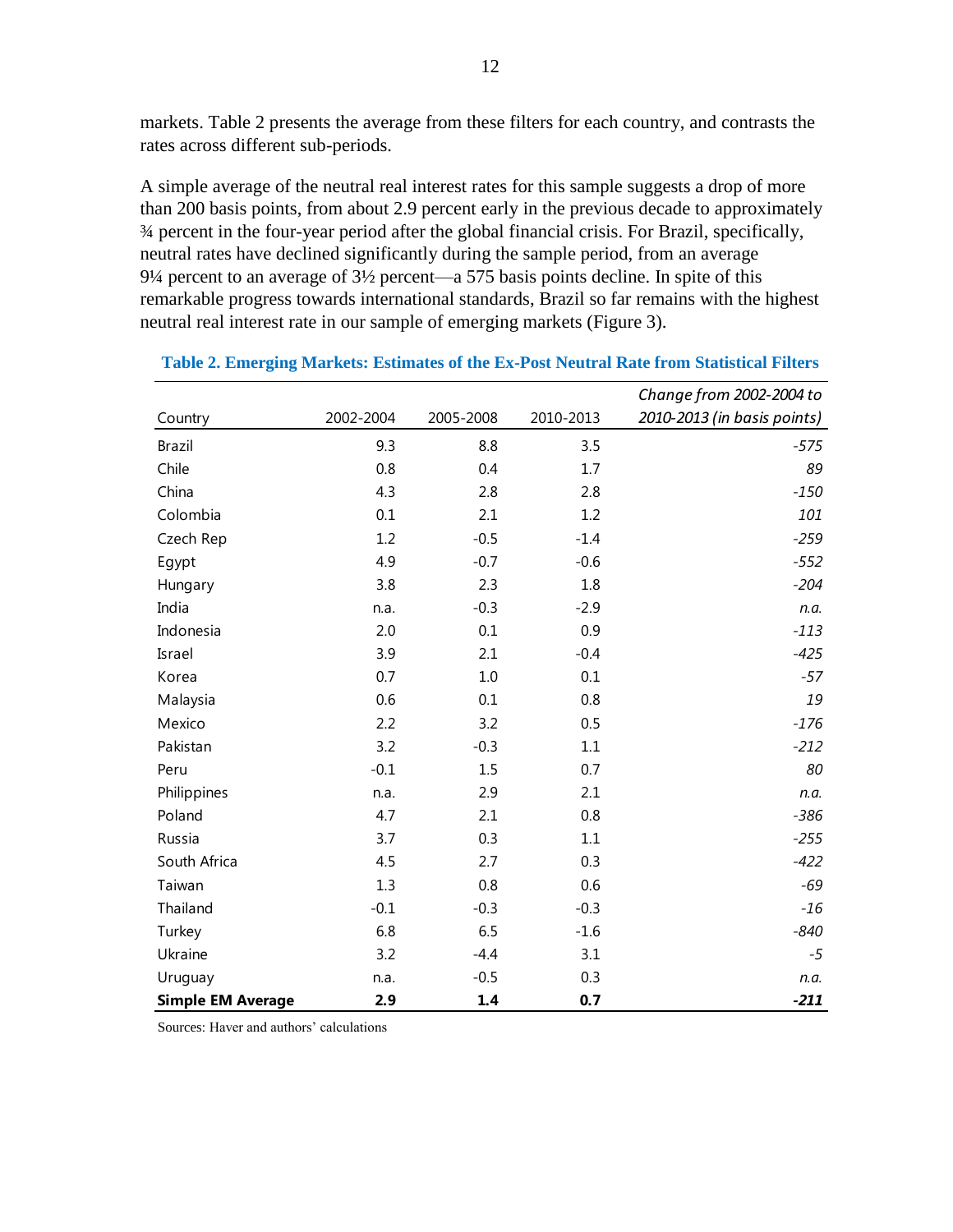

**Figure 3. Brazil: Filter-based Real Policy Rate and Real Interest Gap, 2003–13**

Sources: BCB Focus Survey, Thomson Datastream, Haver, and authors' calculations

There are two main drawbacks to estimating neutral rates using statistical filters. Most filters are unable to reliably disentangle permanent (or very persistent) and temporary fluctuations. In the case of interest rates, the filtered trend may be identifying extended cyclical variation that may not be driven by an underlying structural shift in saving-investment balances, potential output growth, or consumer preferences. Additional information and structure may be required to identify such cases, including, for example, the behavior of inflation. A second issue is that many two-sided filters suffer from end-point bias, which serves only to reinforce the effect of the current period's actual interest rate—which may be strongly affected by cyclical conditions—on estimates of the neutral. For these reasons we present a range of alternative econometric methods in the following sub-sections.

#### **B. Yield Curve Models**

Interest rates at different maturities across the yield curve add more information to the estimation process, particularly by incorporating market expectations of the path of shortterm rates.With "well-anchored" inflation expectations, the average slope of the yield curve should mainly reflect the term premium. When computed over a sufficiently long horizon and between cyclically-equivalent end-points, the average term premium can be considered neutral with respect to the business cycle. 7

 $7$  For further discussion, see for example Basdevant et al, 2004.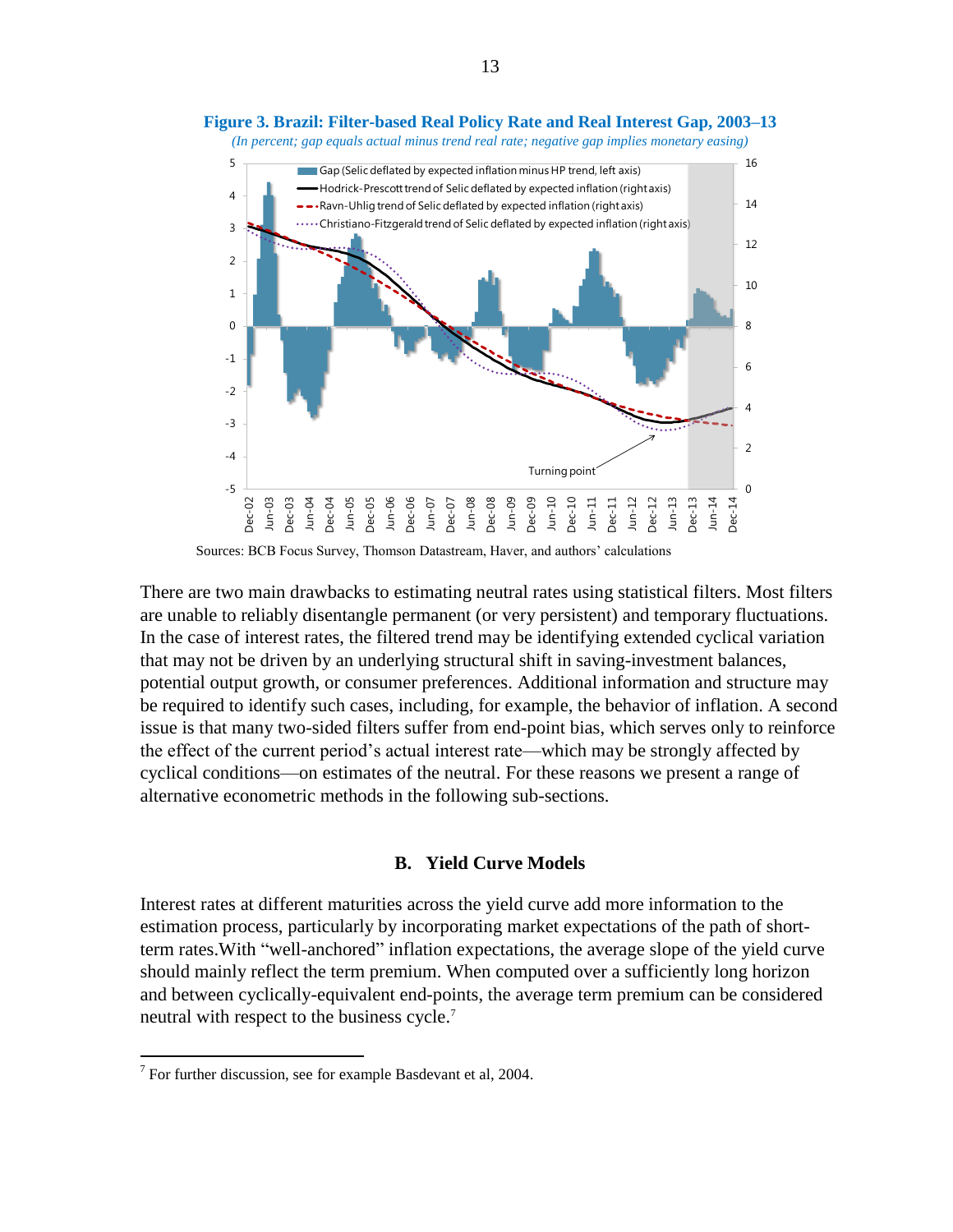Yields on Brazil's long-term 10-year local currency sovereign bonds and short-term 3-month interest rates (extracted from swap contracts) have trended lower during most of the sample period. We estimate the average term premium in Brazil during 2006–13, i.e. the difference in yields between long-term bonds and short-term swaps—to be about 140 basis points with significant cyclical variation (Figure 4).

In this framework, a proxy for the NRIR can be backed out by adding the "excess" term premium—defined as the current term premium minus the sample average—to the trend real short-term interest rate. In the second half of 2013, for example, the trend real interest rate in Brazil floated around 3.4 percent, while its "excess" term premium averaged 110 basis points. Hence, this approach suggests an estimate of Brazil's neutral real interest rate around 4½ percent during that reference period.



Sources: BCB, Thomson Datastream, Haver, and authors' calculations

This methodology relies on the identification of cyclically-neutral positions to anchor the computation of the average term premium, which may be difficult to verify in such a short sample period. Given the the limited experience of emerging market economies with the duration of business cycles under inflation target regimes, the results are subject to elevated uncertainty. <sup>8</sup> Another complicating factor is the possibly sizeable divergence between market participants' expectations for the path of interest rates extracted from surveys (e.g. Brazil's central bank's Focus survey) and the path priced in futures contracts.

<sup>&</sup>lt;sup>8</sup> Moreover, there is also some potential circularity in this approach as the term structure of the interest rate could, in principle, reflect market expectations about future monetary policy decisions—for instance, when futures contracts on interest rate swaps "price in" hikes on policy rates throughout the medium term.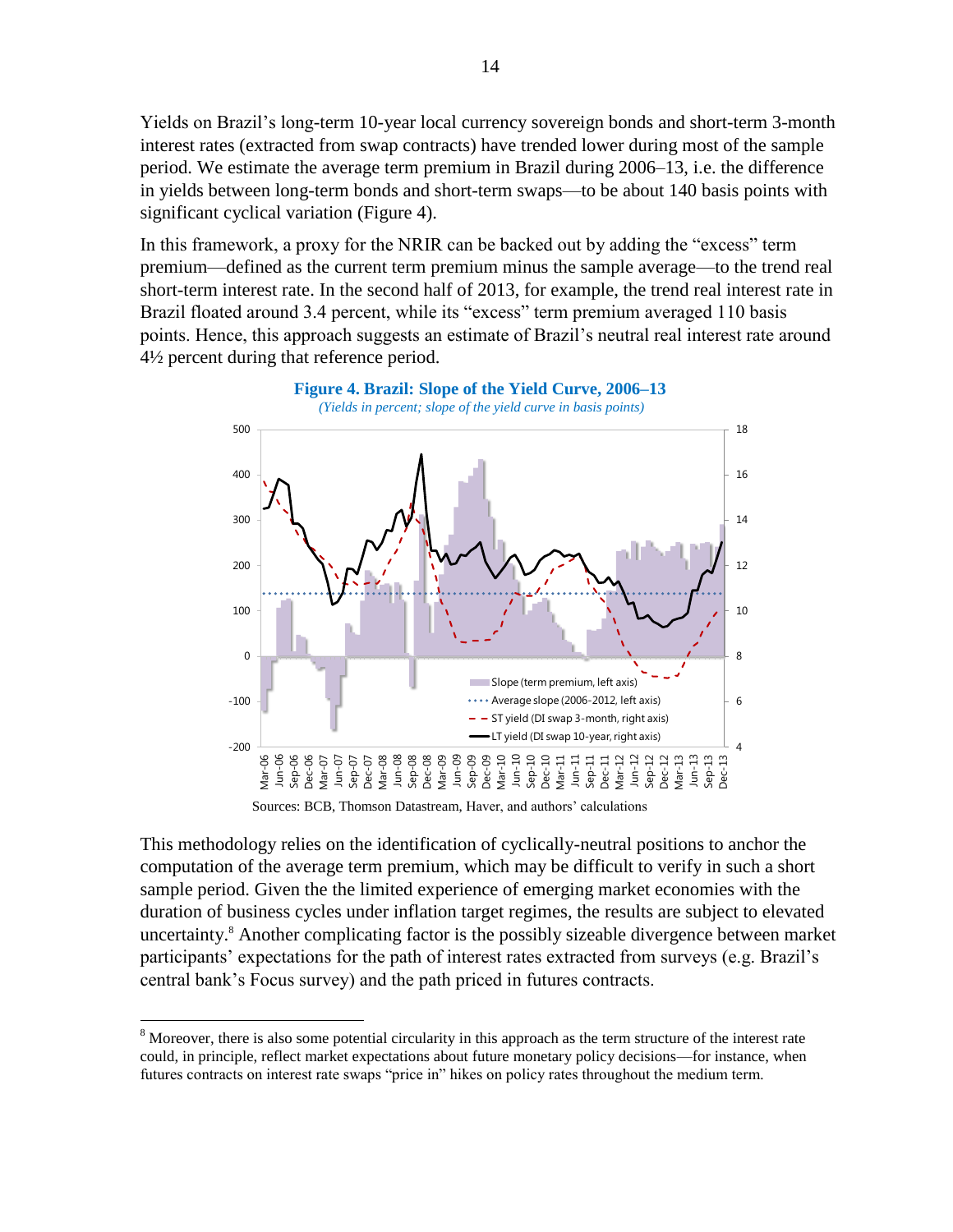#### **C. State Space Models**

The state space framework is well-suited to estimating neutral rates since they explicitly take account of the existence of latent variables. In the most simple application, it is assumed that short-term and long-term nominal interest rates are determined by a common unobservable time-varying neutral rate, inflation expectations, and idiosyncratic shocks. The long-term rate is also explained by a term premium.

We apply this approach to Brazil by estimating a system of four equations: two signal (observable) equations, and two state (latent) equations. The signal equations for the shortterm rate (6) and the long-term rate (7) are estimated as functions of the 12-month ahead expected inflation  $(E_t(\pi_{t+12}))$ , Brazil's output gap  $(Ygap_t)$ , the 3-month  $(US3m_t)$  and 10year  $(US10y_t)$  yields on U.S. Treasury securities (to capture interest rate parity issues), the Brazilian 5-year CDS ( $BRCDS_t$ ) spreads (as a gauge for shifts in sovereign risks), and the neutral real interest rate  $r_t^*$ . The output gap is calculated as as the difference between the central bank's Economic Activity Index (IBC-Br)—a high-frequency real-time gauge of GDP—and an estimate of its trend using a standard filter. We use the yields on Brazil's 10 year local currency sovereign bonds for the long-term interest rate and the 3-month swap rate for the short-term rate. We also control for the time-varying term premium  $\alpha_t$  in the longterm rate equation:

$$
r_t^{short} = E_t(\pi_{t+12}) + Ygap_t + US3m_t + r_t^* \tag{6}
$$

$$
r_t^{long} = E_t(\pi_{t+12}) + US10y_t + BRCDS_t + \alpha_t + r_t^*
$$
\n(7)

State equation (8) models  $r^*$  as a random walk, while state equiation (9) assumes the term premium follows a stationary AR(1) process with a drift:

$$
r_t^* = r_{t-1}^* + \varepsilon_{1,t} \tag{8}
$$

$$
\alpha_t = \gamma_0 + \gamma_1 \alpha_{t-1} + \varepsilon_{2,t} \tag{9}
$$

A Kalman filtered neutral rate calculated from the estimates of this model (Table 3 and Figure 5) has declined over the past decade, albeit with significant cyclical variation, ranging between 3 and 5 percent over the last two years. The model estimates are determined mainly by expected inflation, long-term U.S. Treasury yields, and Brazil's CDS spreads:

|                     | Table 3. Brazil: State Space Estimates of the Neutral Real Interest Rate, 2006–13 |            |                           |                          |              |
|---------------------|-----------------------------------------------------------------------------------|------------|---------------------------|--------------------------|--------------|
| Signal<br>equation: | Expected<br>inflation                                                             | Output gap | $U.S. 3$ -month<br>vields | $U.S. 10-year$<br>yields | CDS spreads  |
| Short-term rate     | 0.721                                                                             | 0.028      | 0.112                     |                          |              |
|                     | $(0.24)$ ***                                                                      | (0.04)     | (0.14)                    |                          |              |
| Long-term rate      | 1.421                                                                             |            |                           | 0.779                    | 0.490        |
|                     | $(0.56)$ ***                                                                      |            |                           | $(0.22)$ ***             | $(0.17)$ *** |

Sources: BCB, Thomson Datastream, Haver, and authors' calculations

1/ Standard errors in parenthesis: \* significant at 10 percent; \*\* significant at 5 percent; and \*\*\* significant at 1 percent.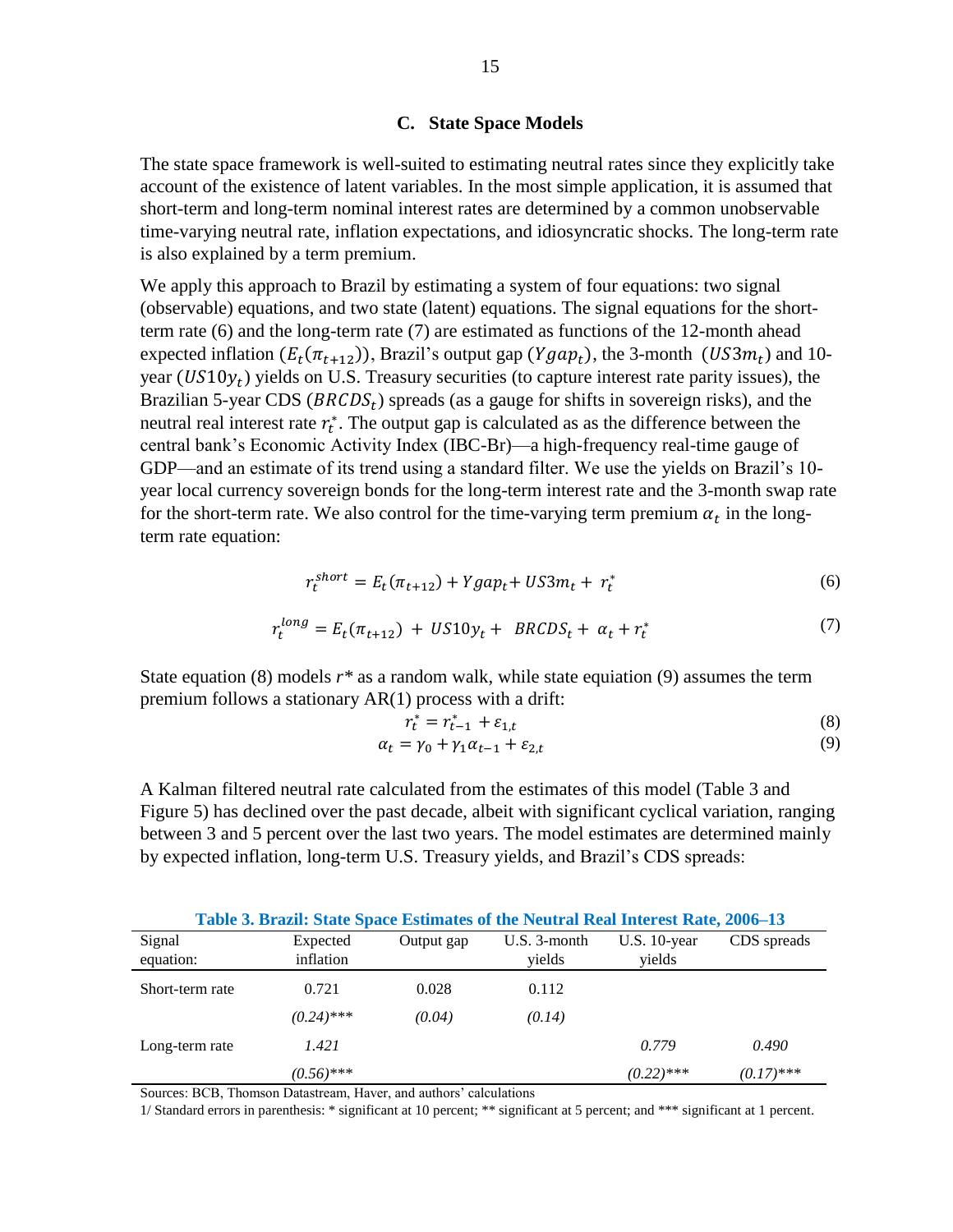

**Figure 5. Brazil: Neutral Real Interest Rate based on State Space Model, 2006–13** *(In percent)*

Sources: BCB, Thomson Datastream, Haver, and authors' calculations

#### **D. Fundamentals-based Regression Models**

Stronger macroeconomic fundamentals may help to explain the decline in Brazil's neutral real interest rate over the past decade suggested by various statistical methods. In this section we estimate two parsimonoius models that try to decompose changes in the neutral rate by fundamental determinants. Our approach follows Bernhardsen and Gerdrup (2007) and Goldfajn and Bicalho (2011), and constitutes a natural extension to the state space system presented in the previous section.

#### **Long-run Equilibrium Real Interest Rate**

The long-run equilibrium real interest rate is estimated as a function of productivity, inflation outcomes, external vulnerability, sovereign creditworthness, and financial deepening. Specifically, the control variables are:

| Productivity growth: | Annual growth rate of output per employed person;                                                                                                      |
|----------------------|--------------------------------------------------------------------------------------------------------------------------------------------------------|
| Inflation gap:       | Difference between the actual 12-month consumer's inflation rate (IPCA) and<br>the center of the Brazilian Central Bank's (BCB) inflation target band; |
| Inflation surprise:  | Difference between the one-year ahead expected inflation (from the BCB<br><i>Focus</i> survey) and the actual inflation outcome;                       |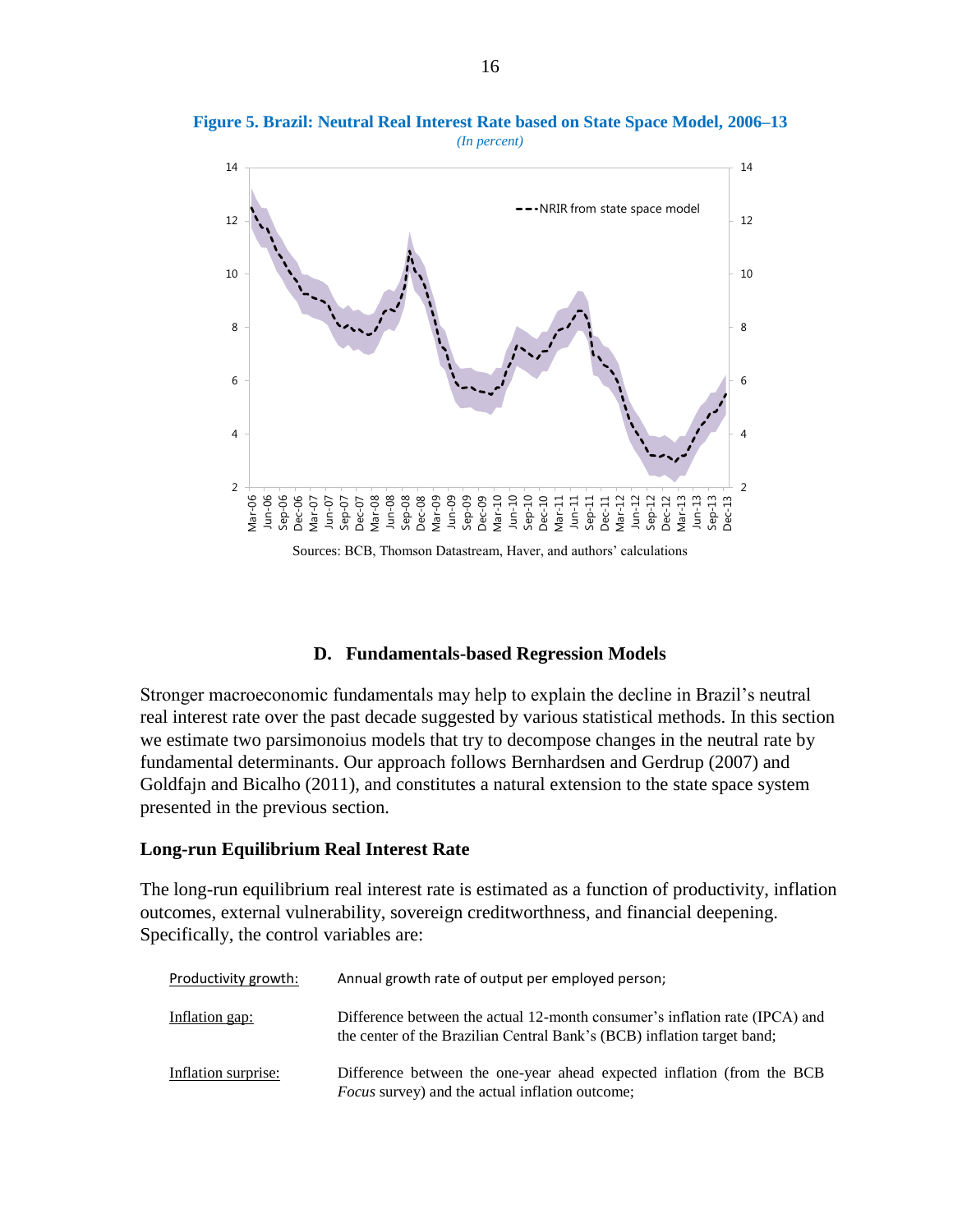| Sovereign risk:        | 5-year credit default swap (CDS) spreads;                  |
|------------------------|------------------------------------------------------------|
| Public indebtedness:   | Ratio of net public debt to GDP;                           |
| Financial deepening:   | Domestic credit to the private sector as a percent of GDP; |
| Global interest rates: | 3-month and 10-year yields on U.S. Treasury securities.    |

The coefficient on private credit-to-GDP ratio should be positive because financial deepening that reflects increased supply of savings (whether foreign or domestic) should lower the neutral rate. The coefficients on sovereign risk and public indebtedness are expected to be negative. The interest parity condition implies a positive coefficient on global interest rates. Better inflation performance—smaller inflation gaps and inflation surprises—should lower the neutral rate. Higher productivity growth should increase the demand for funds and raise the neutral rate. Our econometric estimates are largely consistent with these priors, fit the data well, and pass the usual diagnostic tests (Table 4).

We find three main domestic reasons for the fall in the neutral rate: lower public debt, reduced sovereign risk, and an increased supply of saving that has translated into financial deepening (together, the green bars in Figure 6). In contrast, inflation performance has not made a major contribution to a lower neutral rate, at least since 2007. This reflects, in part, that the inflation gap has not narrowed over recent years, while inflation surprises have been largely asymmetric (on the upside), as shown in Figure  $7<sup>9</sup>$ 

Lower global interest rate contributed about 200 basis points to the decline in Brazil's neutral rate during 2010–13 relative to their average contribution in 2005–08. According to this approach, the long-run equilibrium real interest rate in Brazil was running between 2½ and 3 percent by mid-2013. The limited sample size and inherent model uncertainty suggest a wide confidence interval around these figures.

 $\overline{a}$  $9$ <sup>9</sup> This asymmetry has also been highlighted in Roache (2014).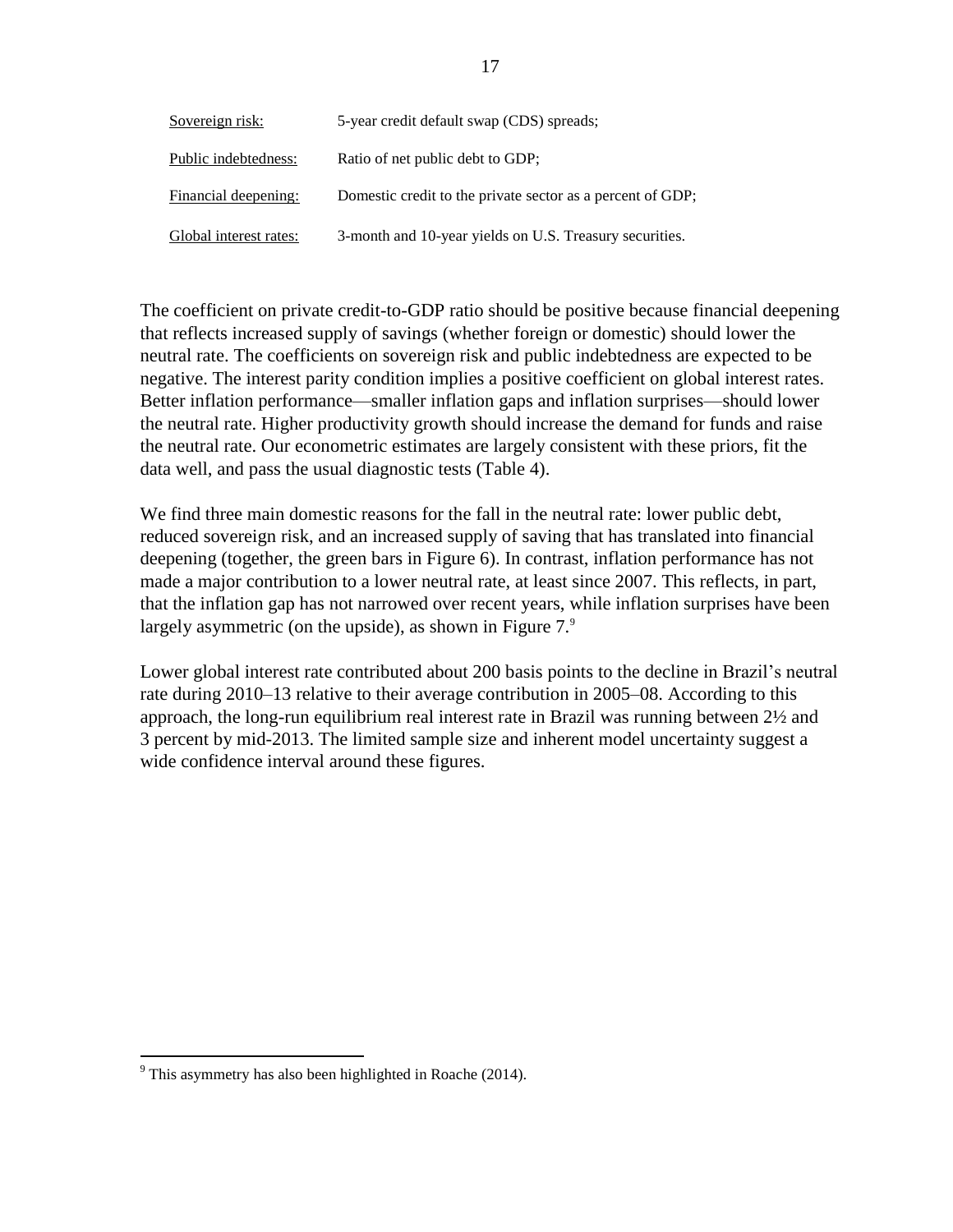

**Figure 6. Brazil: Determinants of Long-Run Equilibrium Real Interest Rate, 2005–13** *(Contributions to the equilibrium real interest rate, in percentage points, excluding the intercept)*

**Figure 7. Brazil: Inflation Surprise and Inflation Gap, 2005–13** *(Period average in percent; surprise is actual inflation minus 12-month ahead expected inflation; gap is actual inflation minus the mid-point of the inflation target band)*



Sources: BCB, Thomson Datastream, Haver, and authors' calculations

Sources: BCB, Thomson Datastream, Haver, and authors' calculations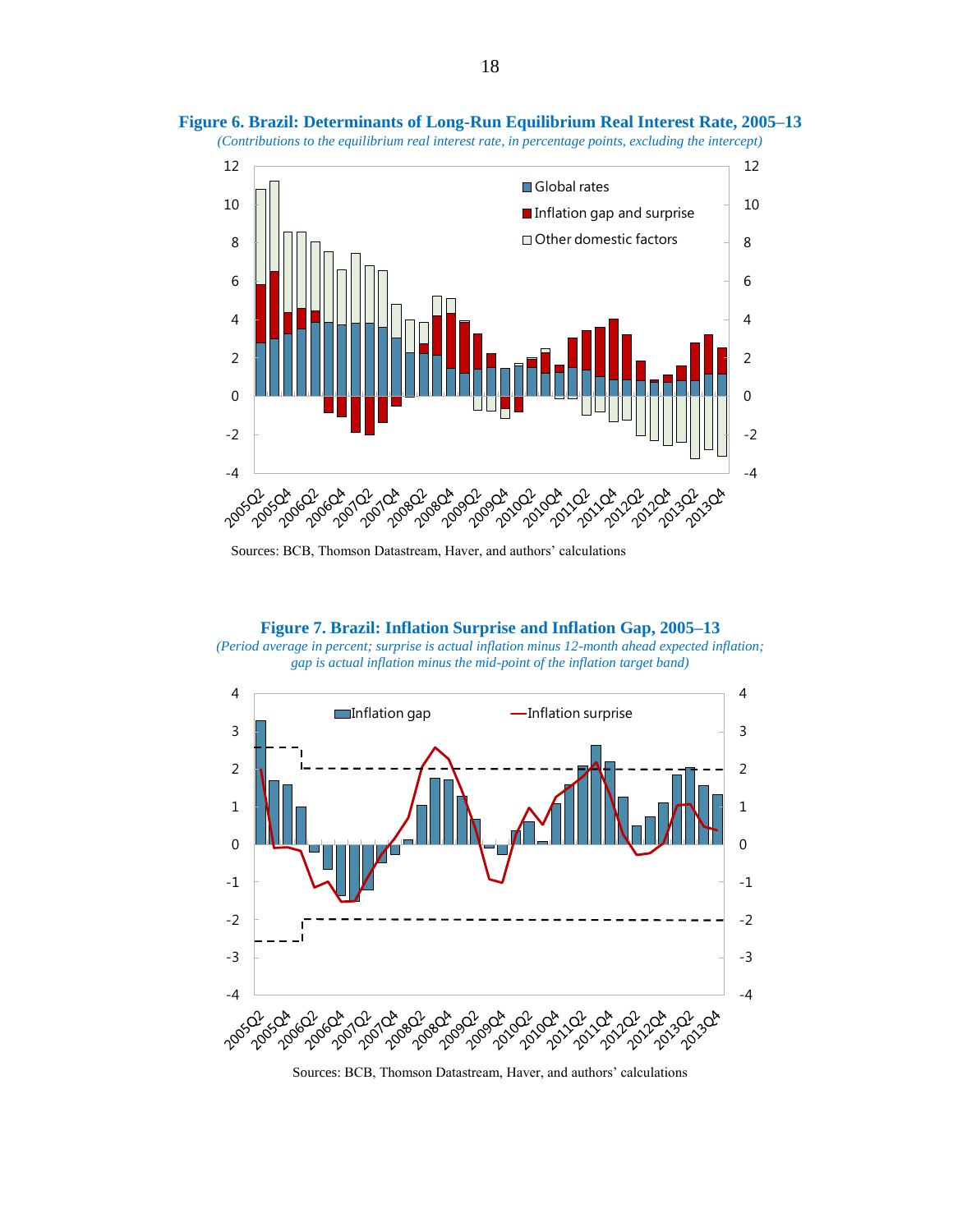|                                                                                     | Dependent variable: Real policy rate deflated by 12-month ahead expected inflation 2/3/ |                             |                             |                            |                            |                            |                            |                            |                            |                            |                            |                            |
|-------------------------------------------------------------------------------------|-----------------------------------------------------------------------------------------|-----------------------------|-----------------------------|----------------------------|----------------------------|----------------------------|----------------------------|----------------------------|----------------------------|----------------------------|----------------------------|----------------------------|
|                                                                                     | (A)                                                                                     | (B)                         | (C)                         | (D)                        | (E)                        | (F)                        | (G)                        | (H)                        | (1)                        | $\left( J\right)$          | (K)                        | (L)                        |
| Linear trend<br>s.e.                                                                | $-0.274$<br>$(0.03)$ ***                                                                |                             |                             | $-0.227$<br>$(0.02)$ ***   | $-0.223$<br>$(0.02)$ ***   | $-0.097$<br>(0.11)         | $-0.134$<br>$(0.05)$ **    | $-0.288$<br>$(0.03)$ ***   | $-0.228$<br>$(0.03)***$    |                            |                            |                            |
| Global short-term interest rate t<br>s.e.                                           |                                                                                         | 1.486<br>$(0.41)$ ***       |                             |                            |                            |                            |                            |                            |                            | 0.481<br>$(0.02)$ ***      | 0.503<br>$(0.00)$ ***      | 0.365<br>$(0.00)$ ***      |
| Global long-term interest rate_t<br>s.e.                                            |                                                                                         |                             | 3.011<br>$(0.63)***$        |                            |                            |                            |                            |                            |                            | 0.724<br>$(0.07)$ ***      | 0.910<br>$(0.01)$ ***      | 0.413<br>$(0.01)$ ***      |
| Inflation gap_t-1<br>s.e.                                                           |                                                                                         |                             |                             | 0.026<br>(0.07)            |                            |                            |                            |                            |                            | 0.575<br>$(0.03)$ ***      | 1.045<br>$(0.00)$ ***      | 0.678<br>$(0.01)$ ***      |
| Inflation surprise_t-1<br>s.e.                                                      |                                                                                         |                             |                             |                            | 0.094<br>(0.110)           |                            |                            |                            |                            | 0.524<br>$(0.03)***$       | 0.431<br>$(0.01)$ ***      | 0.645<br>$(0.01)$ ***      |
| Private credit/GDP t-1<br>s.e.                                                      |                                                                                         |                             |                             |                            |                            | $-0.210$<br>(0.15)         |                            |                            |                            | $-0.134$<br>$(0.01)$ ***   | $-0.086$<br>$(0.00)$ ***   | $-0.178$<br>$(0.00)$ ***   |
| Public debt/GDP t-4<br>s.e.                                                         |                                                                                         |                             |                             |                            |                            |                            | 0.235<br>$(0.09)$ ***      |                            |                            | 0.111<br>$(0.01)$ ***      | 0.141<br>$(0.00)$ ***      | 0.163<br>$(0.00)$ ***      |
| Productivity growth_t-4<br>s.e.                                                     |                                                                                         |                             |                             |                            |                            |                            |                            | $-0.106$<br>(0.18)         |                            |                            | 0.245<br>$(0.00)$ ***      |                            |
| Sovereign risk_t-4<br>s.e.                                                          |                                                                                         |                             |                             |                            |                            |                            |                            |                            | 0.731<br>$(0.20)$ ***      |                            |                            | 0.038<br>$(0.00)$ ***      |
| Constant<br>s.e.                                                                    | 13.549<br>$(0.76)$ ***                                                                  | 5.354<br>$(0.96)$ ***       | $-3.030$<br>(2.31)          | 12.240<br>$(0.46)$ ***     | 12.035<br>$(0.61)$ ***     | 16.704<br>$(2.62)***$      | $-0.330$<br>(5.08)         | 14.157<br>$(0.91)$ ***     | 10.988<br>$(1.08)$ ***     | 2.637<br>$(1.02)***$       | $-1.790$<br>$(0.13)***$    | 3.092<br>$(0.07)$ ***      |
| Adjusted R2<br>Long-run variance<br>Engle-Granger coint. test (prob)<br>Sample size | 0.83<br>n.a.<br>n.a.<br>44                                                              | 0.28<br>22.77<br>0.01<br>43 | 0.51<br>16.30<br>0.00<br>43 | 0.79<br>1.44<br>0.02<br>42 | 0.80<br>3.29<br>0.11<br>42 | 0.82<br>2.28<br>0.00<br>42 | 0.82<br>1.60<br>0.00<br>39 | 0.82<br>3.68<br>0.12<br>36 | 0.84<br>1.96<br>0.03<br>35 | 0.94<br>0.02<br>0.03<br>39 | 0.95<br>0.00<br>0.08<br>36 | 0.97<br>0.00<br>0.03<br>35 |

Table: Brazil: Fundamentals-based Cointegrating Regressions, 2003-2013 1/

1/ Standard errors in parenthesis: \* significant at 10%; \*\* significant at 5%; and \*\*\* significant at 1%.

2/ Models B thru L are cointegrating regressions (Fully Modified Least Squares).

3/ Long-run covariance estimates use prewhitening with lags based on AIC, Bartlett kernel, and Newey-West automatic bandwidth selection.

4/ Probability of rejecting the null hypothesis of no cointegration when the null hypothesis is true.

Source: BCB, Thomson Datastream, Haver, and authors' calculations

#### **Short-Run Equilibrium Real Interest Rate**

The short-run equilibrium rate can diverge substantially from our notion of the long-run neutral rate, factor that clearly should be taken into account by policymakers. Following seminal work by Rudebusch and Svensson (1999), adapted by Bernhardsen and Gerdrup (2007) for Norway, and by Goldfajn and Bicalho (2011) for Brazil, we estimate a simplified IS model that helps to disentagle short-term interest rate movements from its long-term (neutral) trajectory.

Our model is novel in the sense that it incorporates the impact of the public sector on the financial deepening process—via the the Brazilian Development Bank (Banco Nacional de Desenvolvimento Econômico e Social, BNDES)—in the gap equation:

$$
Y_t - \tilde{Y}_t = \alpha (Y_{t-1} - \tilde{Y}_{t-1}) + \beta (Z_t - \tilde{Z}_t) + \gamma (r_{t-2} - \tilde{r}_{t-2}) +
$$
  

$$
\delta(e_t - \tilde{e}_t) + \rho (G_t - \tilde{G}_t) + \theta (L_t - \tilde{L}_t) + \varepsilon_t
$$
 (10)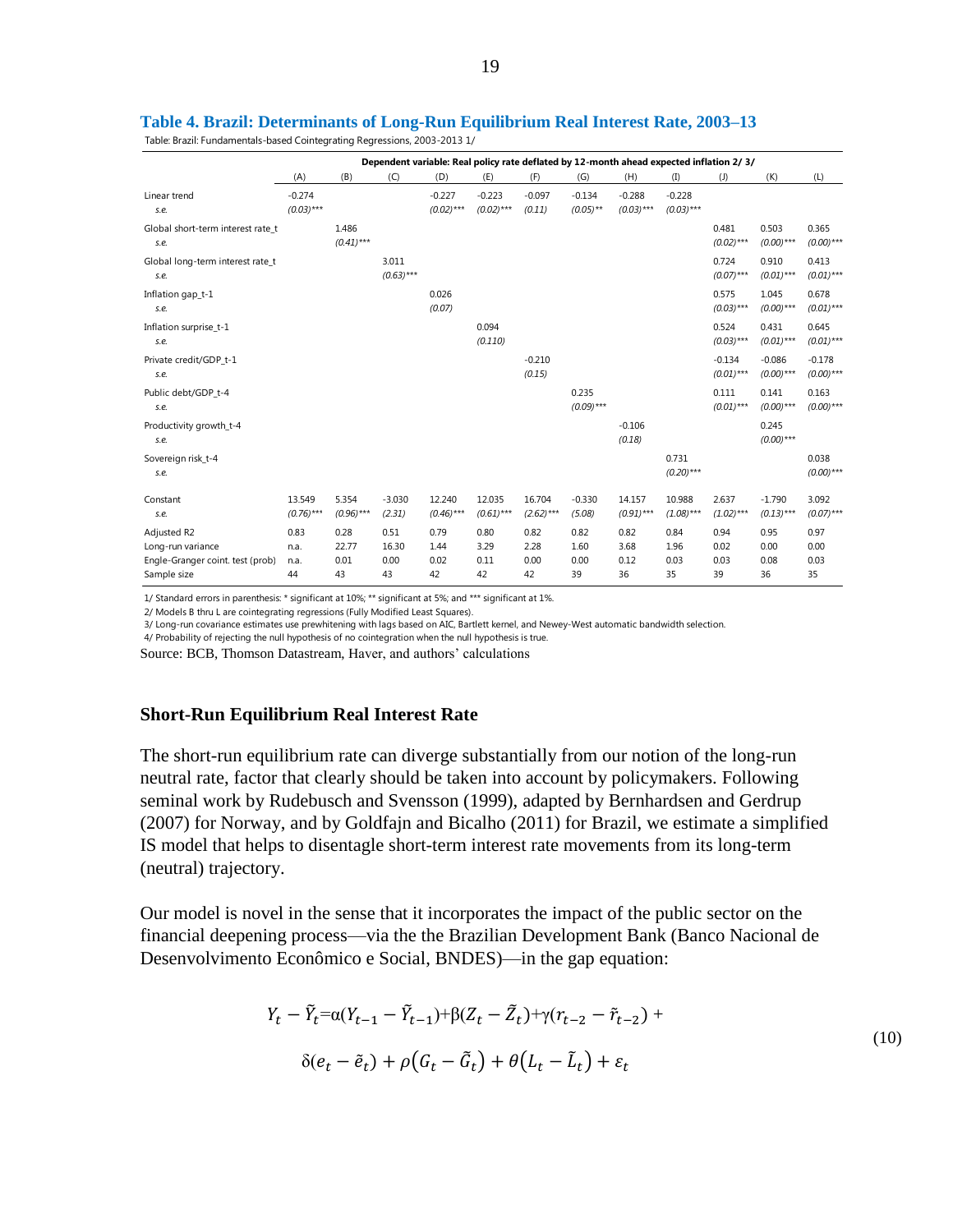where:

 $\overline{a}$ 

- $Y_t \tilde{Y}_t$  is the Brazilian output gap (actual minus potential output);
- $Z_t \tilde{Z}_t$  is the world's output gap (actual minus potential output);
- $r_{t-2} \tilde{r}_{t-2}$  is the real interest rate gap (actual minus the long-run equilibrium interest rate estimated by the authors using model J in Table 4);
- $\cdot$   $e_t \tilde{e}_t$  is the exchange rate gap (actual minus its long-term trend estimated by the authors using statistical filters);
- $G_t \tilde{G}_t$  is the gap of the central government consumption (actual minus its long-term trend estimated by the authors using statistical filters); and
- $L_t \tilde{L}_t$  is the gap of BNDES lending (actual minus its long-term trend estimated by the authors using statistical filters).

The estimated coefficient on the global output gap is positive and the coefficients on the real interest rate gap and the exchange rate gap are both negative, as expected (Table 5). The government consumption gap is not statistically significant but the effect of BNDES lending is positive and significant, suggesting a procyclical role of public sector lending during the sample period considered in this paper.

| Table 5. Brazil: Determinants of Short-Run Equilibrium Real Interest Rate, 2005–13 |              |              |               |              |              |                 |  |  |  |
|------------------------------------------------------------------------------------|--------------|--------------|---------------|--------------|--------------|-----------------|--|--|--|
| Dep. variable:                                                                     | Lagged       | World        | Interest rate | Exchange     | <b>BNDES</b> | Government      |  |  |  |
| output gap                                                                         | output gap   | output gap   | gap           | rate gap     | lending gap  | consumption gap |  |  |  |
| Adj. $R^2=0.74$                                                                    | â            |              | û             |              |              |                 |  |  |  |
| Point estimate                                                                     | 0.358        | 0.208        | $-0.453$      | $-4.885$     | 0.060        | 0.006           |  |  |  |
| Std. error                                                                         | $(0.02)$ *** | $(0.07)$ *** | $(0.14)$ ***  | $(1.55)$ *** | $(0.03)$ **  | (0.06)          |  |  |  |

Sources: BCB, Thomson Datastream, Haver, and authors' calculations

1/ Standard errors in parenthesis: \* significant at 10 percent; \*\* significant at 5%; and \*\*\* significant at 1 percent. 3/ HAC standard errors and covariance estimates use prewhitening with 4 lags, Bartlett kernel, and Newey-West automatic bandwidth selection.

Using the estimates from Table 5, we solve equation (10) for  $r_t$  at each period of time to obtain a path for the short-run equilibrium real interest rate.<sup>10</sup> At the steady state, all gaps close. As a corollary, the short-run and the long-run equilibrium real interest rates are equal, suggesting a locus for the neutral rate. This situation is illustrated in Figure 8, which shows that early in 2012 both rates met around 4 percent in Brazil, and after that the short-run equilibrium rate was lower than the long-run equilibrium rate until late 2013.

 $10$  In order to do it, we rewrite the IS model such that the short-run equilibrium real interest rate equals the longrun equilibrium real interest rate plus the sum of all other gap variables at each point in time.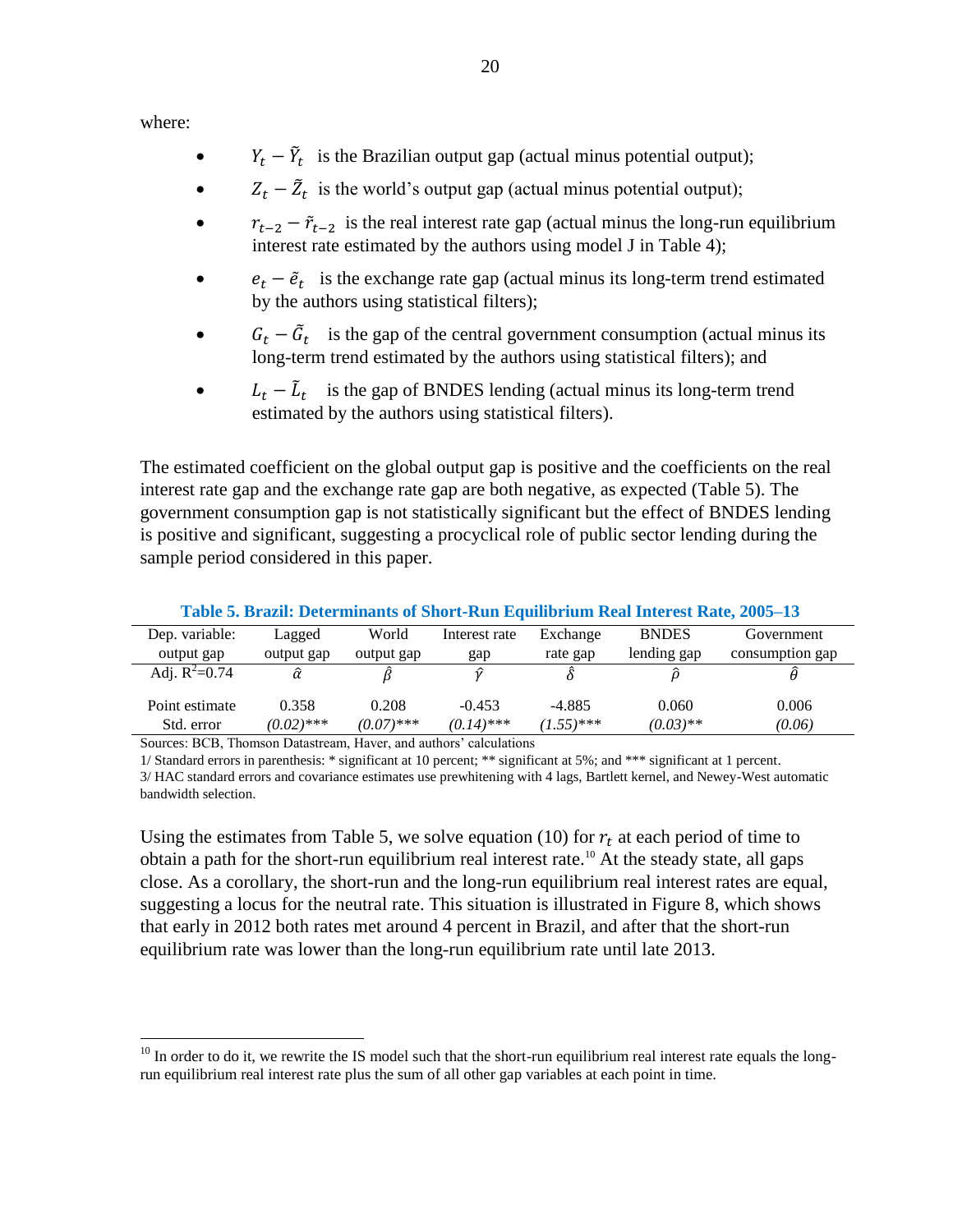

**Figure 8. Brazil: Short- and Long-Run Equilibrium Real Interest Rates, 2005–13**

Sources: BCB, Thomson Datastream, Haver, and authors' calculations

These estimates provide very strong evidence that the short-run and long-run equilibrium real rates can diverge substantially, reflecting both domestic and external factors and the stance of monetary policy. 11

 $11$  A possible topic of discussion in this context is the impact of macroprudential (MaPs) measures on estimates of the IS curve for Brazil. While MaPs are not expected to affect the steady state of the model variables, they may influence their actual prints (and thus their gaps). MaPs may also interfere on the transmission mechanism of the monetary policy, expediting or delaying the convergence of short-run rates towards a neutral stance, like it happened in the segment of car loans in Brazil recently. For a deeper examination of Brazil's experience with MaPs, see Pereira da Silva and Harris (2012), and Tovar, Garcia-Escribano, and Vera-Martin (2012).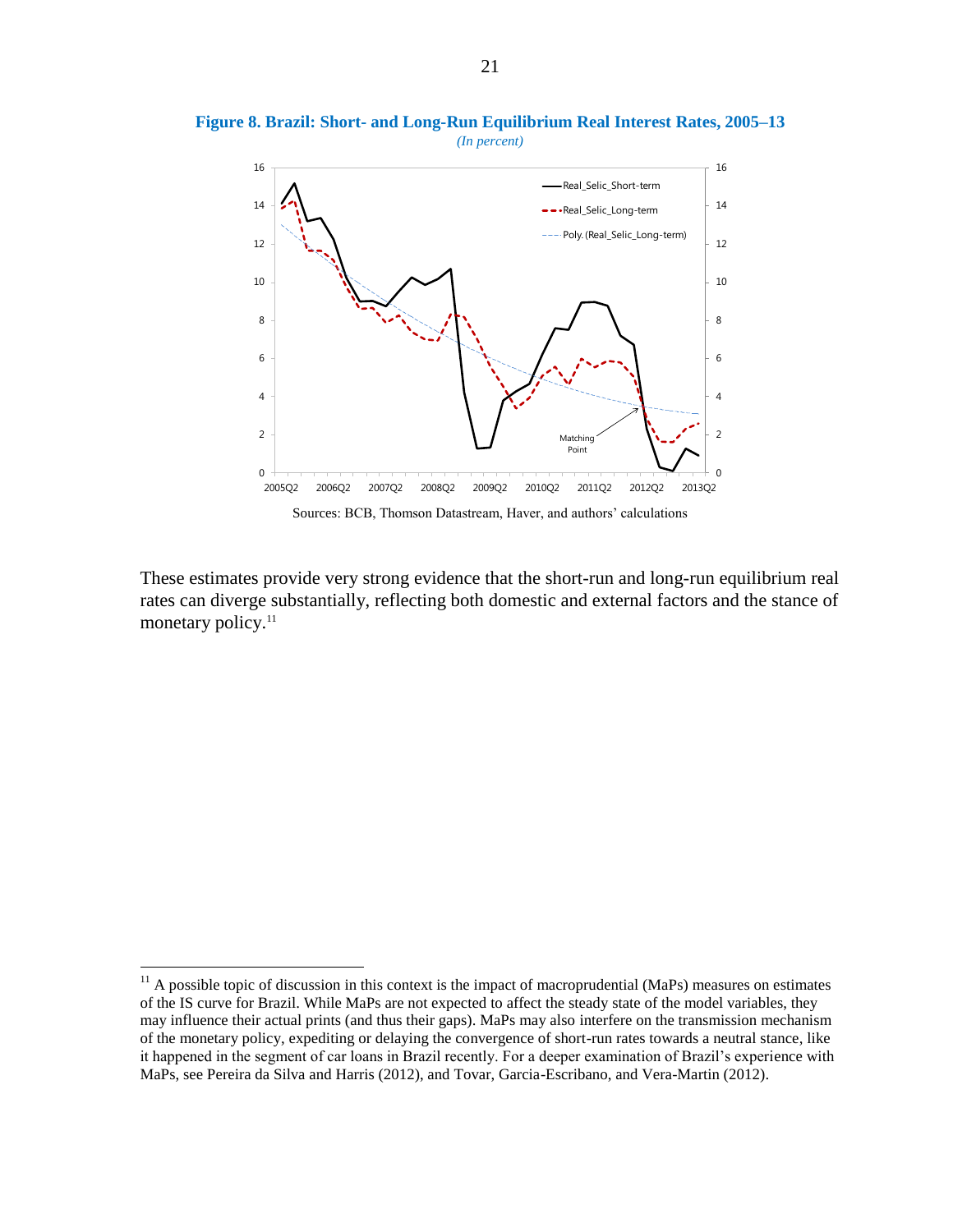#### **VI. INSIGHTS FROM A SMALL MONETARY MODEL**

In this section we use a small rational expectations model to better understand the policy implications of a changing neutral rate. The aim is to identify how monetary policy settings might respond to a changing neutral rate, but also to assess what happens if policymakers "get it wrong"; in other words, the implications of a policy error made on the basis of an incorrect assessment of the neutral rate.

Previous research has focused more on incorrect estimates of potential output. Orphanides (2002) suggests that when policymakers make systematic errors estimating potential output, activist policy rules can lead to worse outcomes, notably higher output gap and inflation variability. Uncertain neutral rates have also been shown to affect macroeconomic outcomes and optimal monetary policy design. Orphanides and Williams (2007) show that, like potential output, uncertainty about neutral rates and resulting (unintentional) policy errors using Taylor-type rules increase growth and inflation variability. They suggest that the optimal policy rule, in the face of such uncertainty, should exhibit more sensitivity to inflation and output than if the neutral rate was known with certainty. They also suggest that a difference rule in which policy responds to changes in inflation and output (or unemployment) can remove the feedback of policymaker misperceptions of the neutral rate to the economy. Taylor and Williams (2010) also advocate a rule that removes the influence of the estimated neutral rate on policy rate settings. Specifically, they suggest that optimal policy should show greater inertia with the interest rate from the previous period serving as the "steady state" benchmark (in place of an estimate of the neutral rate), while still responding to inflation and output gaps.

Our model is based on the framework described by Berg, Karam, and Laxton (2006) and includes four structural equations that link output, inflation, and policy interest rates. Specifically, the four equations include: (1) an aggregate demand or IS curve that relates the level of real activity to expected and past real activity, the real interest rate, and the real exchange rate; (2) a price-setting or Phillips curve that relates inflation to past and expected inflation, the output gap, and the exchange rate; (3) an uncovered interest parity condition for the exchange rate, with some allowance for backward-looking expectations; and (4) a rule for setting the policy interest rate as a function of the output gap and expected inflation.

$$
y_{t} - y_{t}^{*} = \beta_{ld} y g a p_{t+1} + \beta_{lag} \left( y_{t-1} - y_{t-1}^{*} \right) - \beta_{r} \left( r_{t-1} - r_{t-1}^{*} \right) + \beta_{z} \left( z_{t-1} - z_{t-1}^{*} \right) + \varepsilon_{t}^{y}
$$
\n
$$
\pi_{t} = \alpha_{ld} \pi 4_{t+1} + (1 - \alpha_{ld}) \pi 4_{t-1} + \alpha_{y g a p} \left( y_{t-1} - y_{t-1}^{*} \right) + \alpha_{z} \left( z_{t} - z_{t-1} \right) + \varepsilon_{t}^{x}
$$
\n(12)

$$
\pi_{t} = \alpha_{ld} \pi 4_{t+1} + (1 - \alpha_{ld}) \pi 4_{t-1} + \alpha_{\text{ygap}} \left( y_{t-1} - y_{t-1}^{*} \right) + \alpha_{z} \left( z_{t} - z_{t-1} \right) + \varepsilon_{t}^{\pi}
$$
\n(12)

$$
z_t = z_{t+1}^e - \frac{1}{4} \left( r_t - r_t^{US} - \rho_t \right) + \varepsilon_t^z
$$
\n(13a)

$$
z_{t+1}^{e} = \delta_{z} z_{t+1} + (1 - \delta_{z}) z_{t-1}
$$
\n
$$
z_{t+1}^{*} + \pi A_{t+1} \gamma_{-} (\pi A_{t+1} - \pi_{t+1}^{*}) + \gamma_{\text{max}} (\gamma_{-} - \gamma_{t}^{*}) + \varepsilon_{t}^{i}
$$
\n(13b)

$$
z_{t} = z_{t+1} - \frac{1}{4} (r_{t} - r_{t} - \rho_{t}) + \varepsilon_{t}
$$
\n
$$
z_{t+1}^{e} = \delta_{z} z_{t+1} + (1 - \delta_{z}) z_{t-1}
$$
\n
$$
i_{t} = \gamma_{lag} i_{t-1} + (1 - \gamma_{lag}) \Big[ r_{t}^{**} + \pi A_{t} + \gamma_{\pi} \left( \pi A_{t+4} - \pi_{t+4}^{*} \right) + \gamma_{\text{ygap}} \left( y_{t} - y_{t}^{*} \right) \Big] + \varepsilon_{t}^{i}
$$
\n
$$
(14)
$$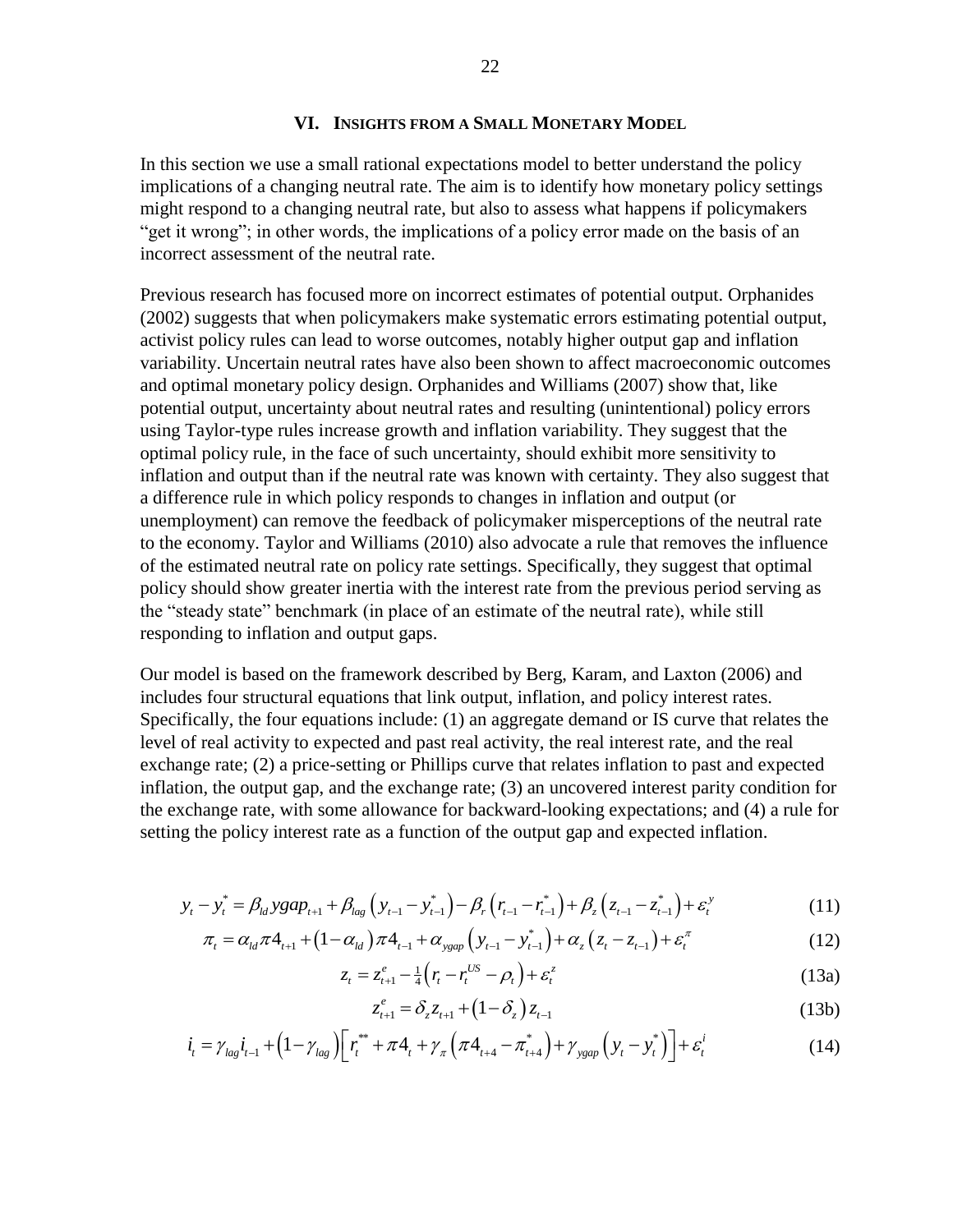Where:

 $y_t \equiv \log$  output in period *t* 

 $y_t^*$  ≡ log potential output in period *t* 

*y*<sup>*t*</sup>  $\cdot$  *y*<sup>*t*</sup>  $\equiv$  output gap in period *t* 

 $\pi_t$  ≡ annualized quarter-on-quarter change in the log price index in period *t* 

 $\pi$ <sub>*t*+4</sub><sup>\*</sup>  $\equiv$  inflation target in period *t*+4

 $\pi A_t \equiv$  year-on-year change in the log price index in period *t* 

 $z_t$  ≡ log real bilateral exchange rate versus the U.S. dollar (+ = depreciation) in period *t* 

 $z_t^*$  ≡ log equilibrium real bilateral exchange rate versus the U.S. dollar in period *t* 

 $z_{t+1}^e$  ≡ expected (model consistent) real exchange rate in period *t*+1

 $r_t$ <sup>*US*</sup> ≡ United States short-term real interest rate in period *t* 

 $\rho_t$   $\equiv$  country-specific risk premium in period *t* 

 $r_t^* \equiv$  "true" neutral real interest rate in period *t* 

 $r_t^{**}$  ≡ policymakers estimate of the neutral real interest rate in period *t* 

 $i_t$  ≡ nominal policy rate in period *t* 

 $\varepsilon_t^y$  = idiosyncratic output shock in period *t* 

 $\varepsilon_t^{\pi} \equiv$  idiosyncratic inflation shock in period *t* 

 $\varepsilon_t^z$  = idiosyncratic exchange rate shock in period *t* 

 $\varepsilon_t^z$  = idiosyncratic policy interest rate shock in period *t* 

We start the model in its steady state, when policymakers accurately identify the constant neutral rate (i.e.,  $r^{**} = r^*$ ), the output gap is closed ( $y = y^*$ ), and inflation is at the target  $(\pi = \pi^*)$ . The parameters for the model  $\beta_{lead}$ ,  $\beta_{lag}$ ,  $\beta_r$ ,  $\beta_z$ ,  $\alpha_{lead}$ ,  $\alpha_{ygap}$ ,  $\alpha_z$ ,  $\delta_z$ ,  $\gamma_{lag}$ ,  $\gamma_{\pi}$ , and  $\gamma_{ygap}$  have been approximately calibrated to Brazil over the 2000Q1 to 2012Q2 period and are provided in the appendix. The inflation target is equal to the mid-point of the Central Bank of Brazil's target range of  $4\frac{1}{2}$  percent  $\pm 2$  percent.

Our focus is on a changing neutral rate and our first scenario considers an unanticipated decline in the neutral rate *r\** that is correctly identified by policymakers. Throughout this period, all other shocks are set to zero to isolate the impact of the change in *r\**. In particular, we consider a gradual 3½ percentage point decline in the neutral rate to 3 percent over a period of eight years, keeping *r\**=*r\*\**. We contrast this with two alternative scenarios in which policymakers "get it wrong". We implement a change in the neutral rate without changing any of the other steady-state values in the model, including potential output. As the Euler condition shows, there is a strong link between the neutral rate and potential output growth. We justify our focus only on a changing neutral rate in two ways: *r*\* can change for a constant potential growth rate due to consumer preferences; and we want to ease the comparison with the previous literature (e.g., on potential output uncertainty) which largely kept the assumed neutral rate unchanged.

In the second scenario, we assume that policymaker beliefs are lagging. Specifically, we assume that policymakers believe the neutral rate is following the same downward trajectory as the true neutral rate, but with a two year lag. This seems a reasonable assumption.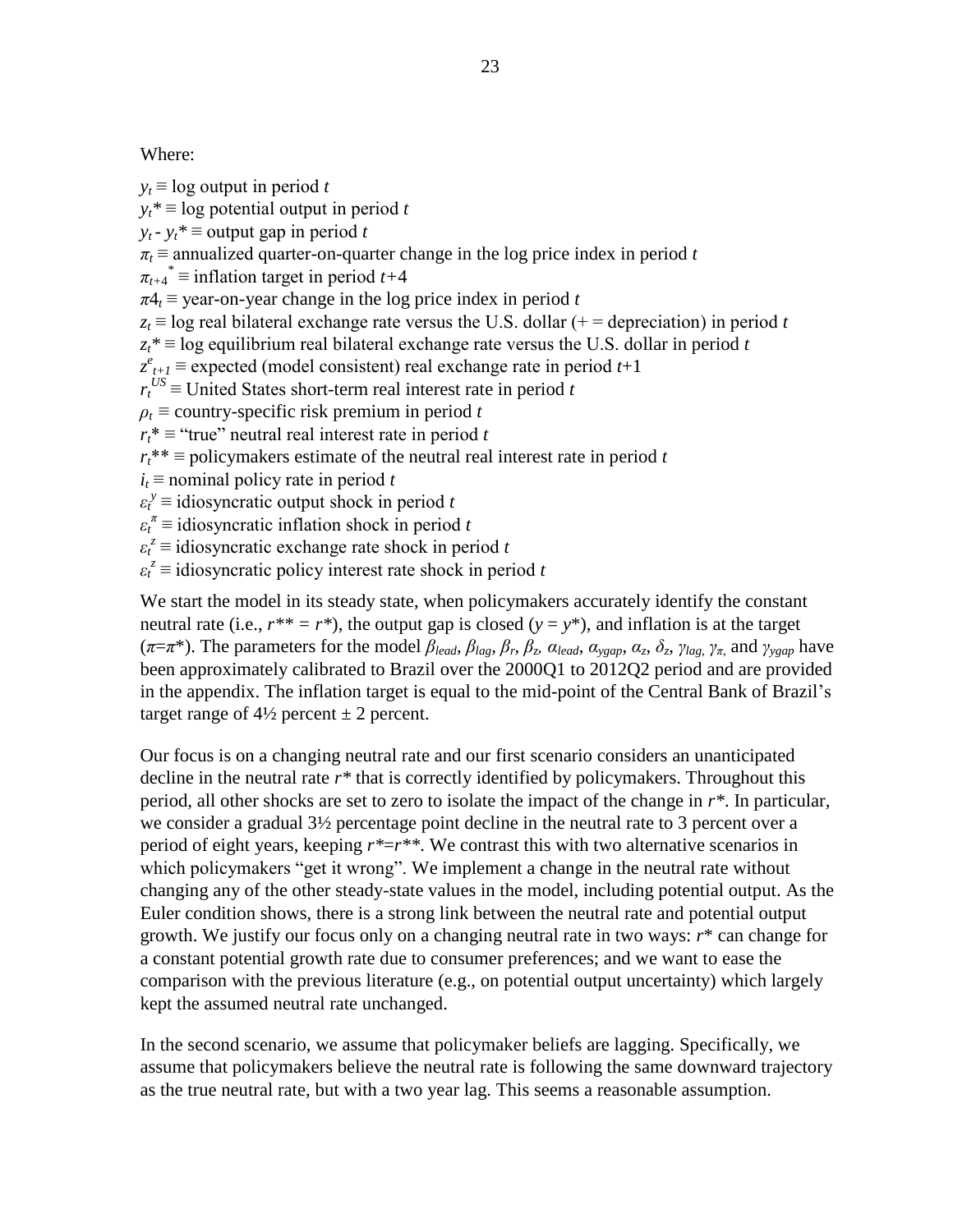Policymakers will often change their beliefs about important structural variables such as the neutral rate and subsequent policy settings only slowly over time (see for example Sack and Wieland, 2000). At the same time, the neutral rate itself is likely to change only gradually, suggesting long lags in learning. We do not model policymaker beliefs explicitly—as done in Orphanides and Williams, 2007—and instead adopt the heuristic approach to their formation of simply assuming that they decline gradually over time.

In our third and final scenario, we assume that policymakers believe that the neutral rate is falling at a faster rate than is actually occurring. At some point, at least in the simple model above, this error will be recognized—it is easy to show that at a steady state with *r\*\* < r\** inflation will be persistently above target by the quantity  $\gamma_{\pi}(\pi - \pi^*)$ , implying that a rational inflation-targeting central bank will eventually fully learn about the neutral rate.





To implement the two scenarios in which policymakers hold mistaken beliefs, we need to break the link between the policymaker's expected inflation  $(\pi 4_{t+4})$  that is determined by (11) and (12) and current policy settings in (14). The standard model (11)-(14) would imply inconsistent behavior on the part of policymakers as they set policy on the basis of *r\*\** and project future inflation on the basis of *r*\*, where *r*\*\*>*r*\*. In other words, they would recognize, yet ignore, their own mistake. One way to achieve this is to assume that the policymakers' horizon, in an environment of higher neutral rate uncertainty, shrinks to the point that they act only on the basis of observable variables. We implement this assumption by setting the policy rule to target the gap between current (observable) inflation and the

inflation target. This means the policy rule (14) becomes:  
\n
$$
i_{t} = \gamma_{lag} i_{t-1} + (1 - \gamma_{lag}) \Big[ r_t^{**} + \pi A_t + \gamma_{\pi} \left( \pi A_t - \pi_{t+4}^{*} \right) + \gamma_{ygap} \left( y_t - y_t^{*} \right) \Big] + \varepsilon_t^{i}
$$
\n(15)

Source: Authors' calculations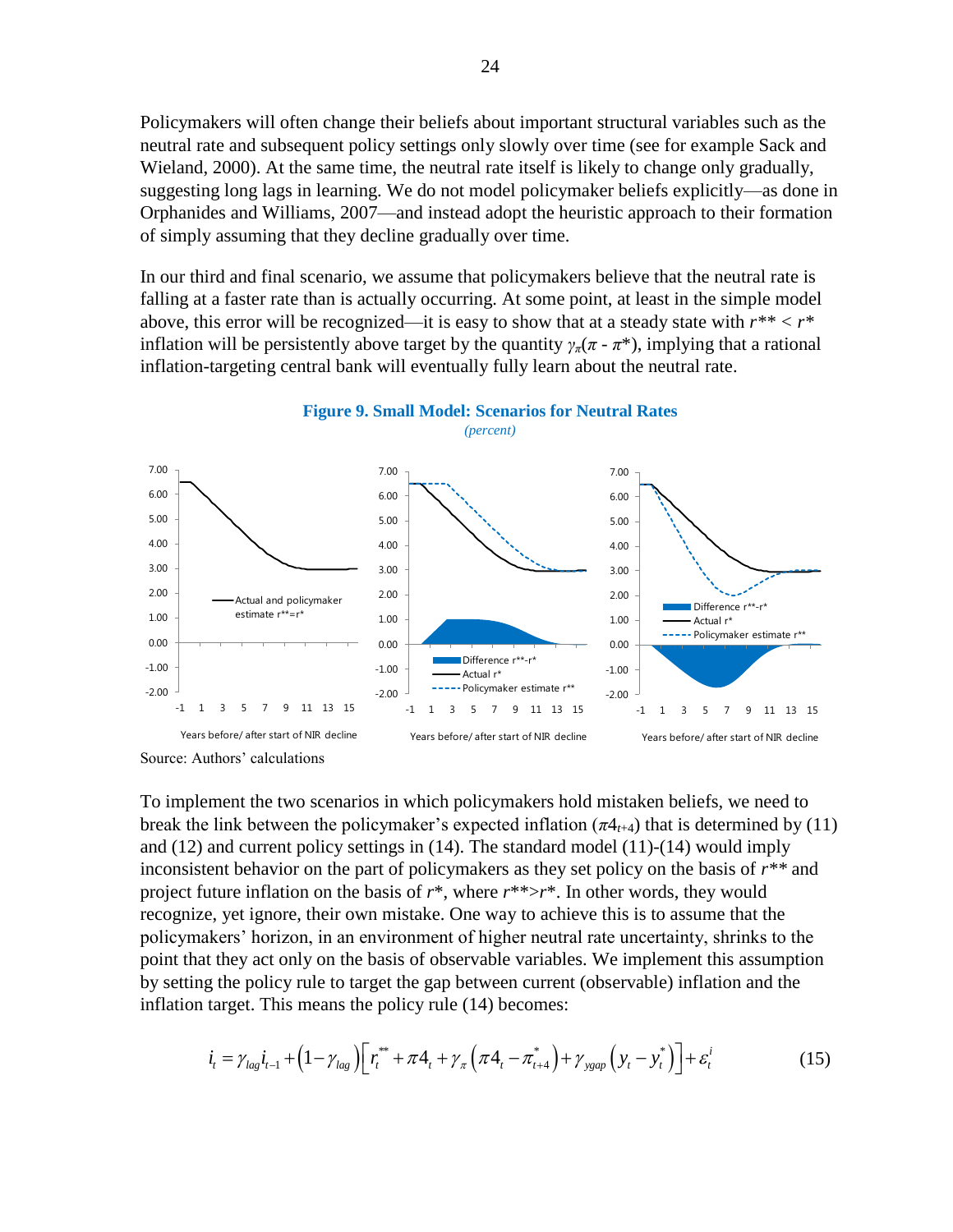The results of these simulations are shown in Figure 10. In the first scenario, where  $r^{**} = r^*$ , a small negative output gap emerges and inflation falls slightly below the target mid-point. This outcome is due to policy inertia causing the policy interest rate to move sluggishly, with the speed of policy adjustment reflected in the value of *γlag* in (15).

Outcomes are worse when policymakers make mistakes. In the second scenario, the immediate effective tightening in monetary policy caused by inertia is now compounded by policy being set on the basis of an incorrect neutral rate  $r^{**} > r^*$ . Over the first year, the real interest rate gap *r* - *r*\* rises by about 50 basis points and this inadvertent monetary tightening results in a modestly negative output gap. The interest rate gap increases by a further 50 basis points in the second year, while the output gap continues to widen modestly. At the same time, inflation falls persistently, but modestly, below the target. The interest rate gap peaks at about 110 basis points during the third year of the mistake, before *r\*\** begins to converge to *r\**.

In the third scenario, policy loosens as policymakers mistakenly set *r\*\** < *r\**. Over the first year of the mistake, the interest rate gap declines by about 20 basis points and the output gap rises, but very modestly. The interest rate gap peaks during the fifth year of the mistake at about 130 basis points reflecting, in part, the very gradual nature of the change in neutral rates.



#### **Figure 10. Falling Neutral Real Interest Rates in a Small Monetary Model: Scenarios 1/** *(percent)*

Source: Authors' calculations.1/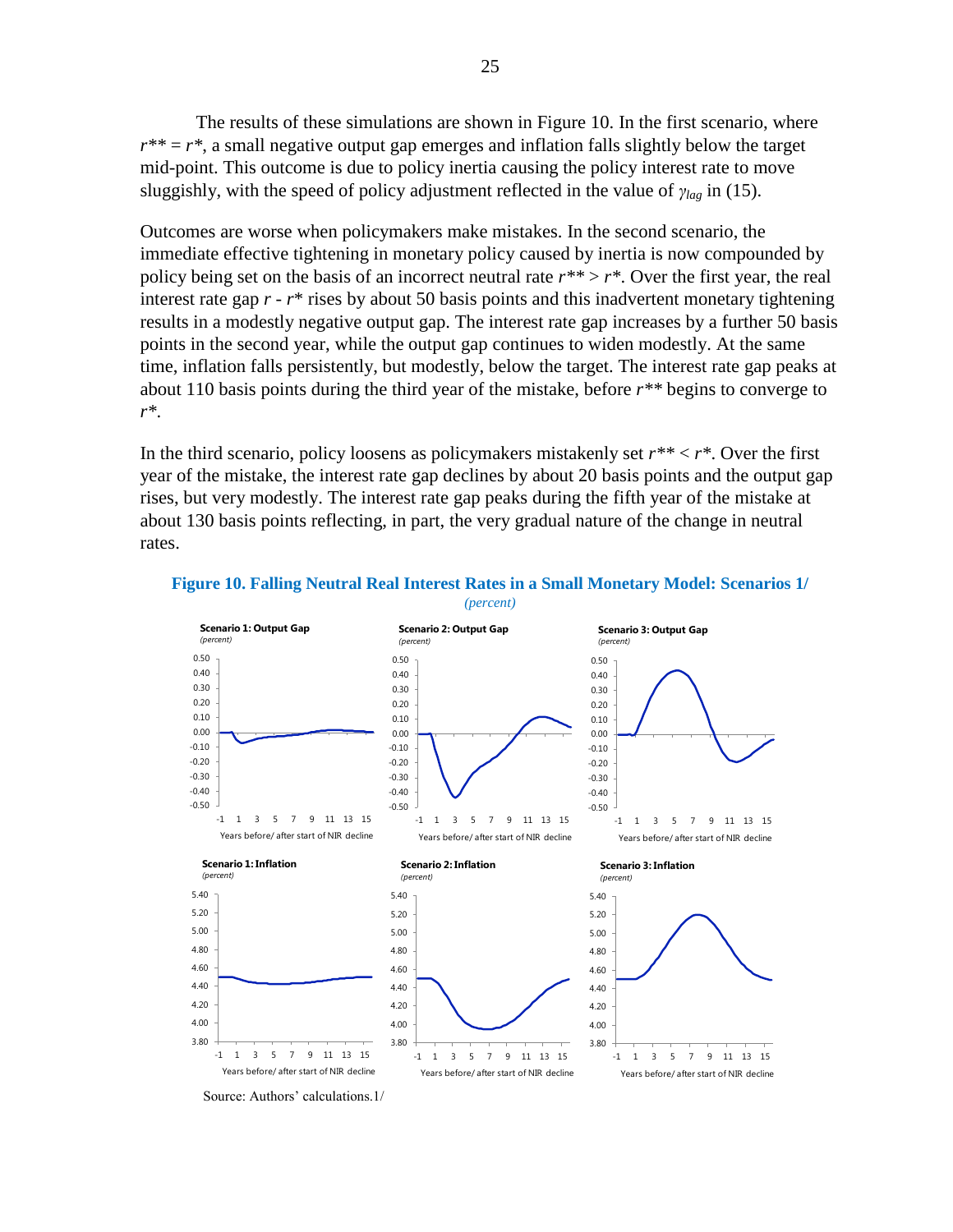The striking aspect of these results is that the adverse outcomes are modest given the size of the mistake (measured as *r\**\* - *r\**). In scenarios two and three, the output gap peaks at about -0.5 and 0.5 percentage points, respectively. Similarly, inflation diverges from the target by about 0.7 percentage points (in opposite directions) in both scenarios. The reason is that policymakers are continuing to follow their own rules at the same time as mistakenly estimating the neutral rate. This means that policymakers are partly correcting their own mistake in each quarter.

To illustrate, consider the third scenario where  $r^{**} < r^*$ . As the monetary policy becomes stimulative, the output gap widens, and inflation rises above target; policymakers will perceive this to be a positive output shock (i.e., in equation (10),  $\varepsilon_t^y > 0$ ). In response, they will partially undo the policy rate reductions triggered by their downward revision of *r*\*, with the strength of the policy reaction condition by the parameters in the policy rule (15). Over time, policymakers will likely learn that their estimate  $r^{**}$  is incorrect. So long as they retain their initial estimate *r\*\**, the ongoing policy response to perceived output shocks will prevent the actual interest rate gap (defined as the actual real interest rate *r* less the true neutral rate  $r^*$  or  $r - r^*$ ) from diverging too far away from zero.

Figure 11 shows real interest rate gaps from policy rules with different parameters. Policymakers with loss functions that are highly sensitive to both output and inflation gaps (in Figure 11 this is policy rule 1 with very high values for  $\gamma_{\pi}$  and  $\gamma_{\gamma\gamma}$  will react sharply to the outcomes of their mistaken estimate *r\*\**. In turn, this results in an interest rate gap that hardly diverges from zero. In contrast, policymakers that attach a much lower weight to output and inflation gaps (in Figure 11 this is policy rule 2 with low values for  $\gamma_{\pi}$  and  $\gamma_{\text{vagn}}$ ) instead implicitly attach a much higher weight to their estimate of the neutral. (Note that the interest rate gap  $r - r^*$  in this case is somewhat different from the neutral rate estimate gap *r\*\** - *r\** because actual real rates are calculated using one quarter ahead inflation.) **Real Interest Rate Gaps: Scenario 3**



Source: Authors' calculations.

1/ Policy rule 1 assigns coefficients γ<sub>lag</sub>=0, γ<sub>π</sub>=3 and γ<sub>ygap</sub>=3. Policy rule 2 assigns coefficients γ<sub>lag</sub>=0, γ<sub>π</sub>=0.01 and γ<sub>ygap</sub>=0.01.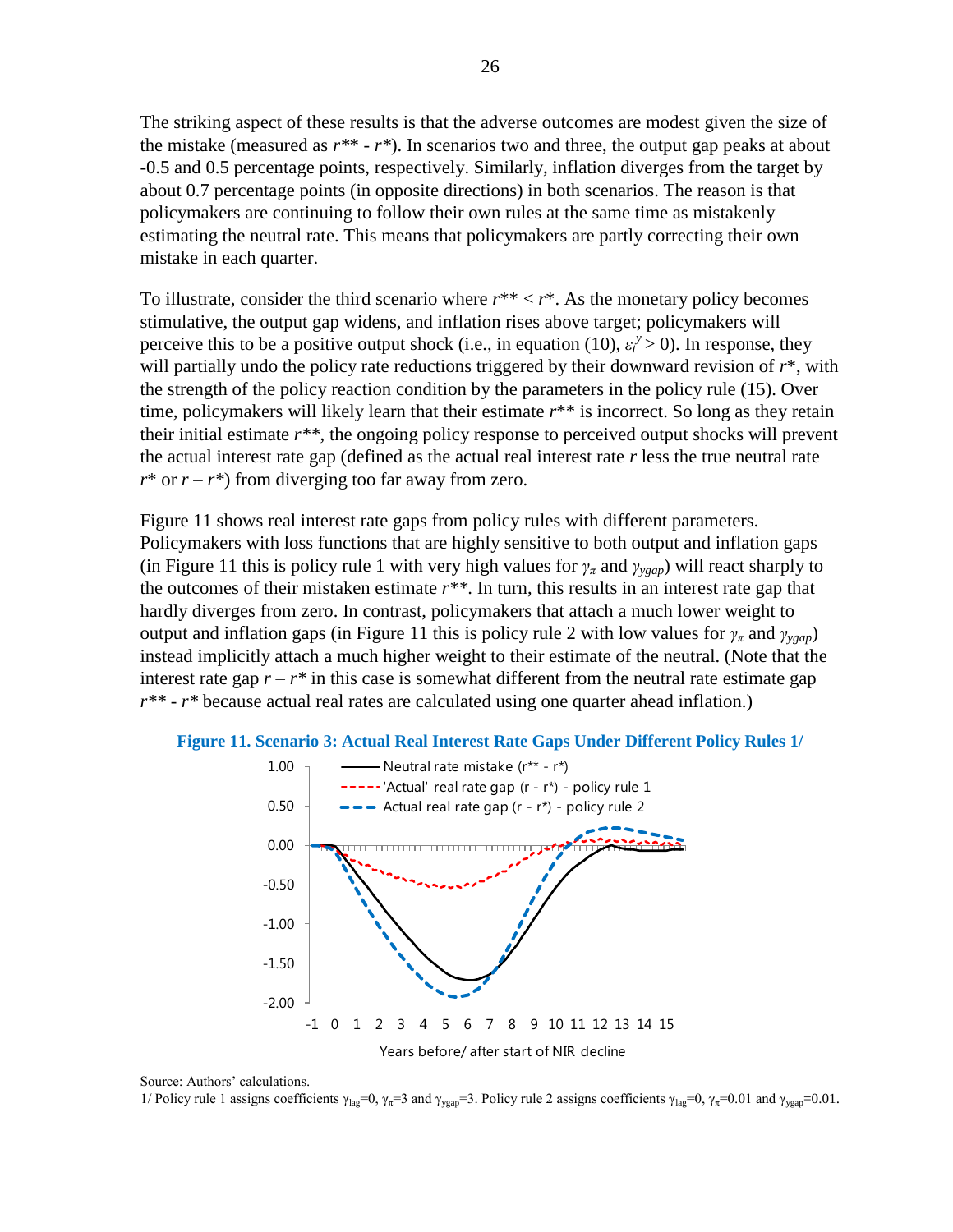This analysis clearly highlights the inherent risks for policymakers when the neutral rate appears to be shifting significantly. The most important risk is that policymakers attach a higher weight to anchoring current policy settings on the basis of their estimate of the neutral and less weight on output and inflation gap outcomes. This is consistent with the findings of Orphanides and Williams (2007) and Taylor and Williams (2010). It is well known that uncertainty about state variables (in this case the neutral rate) does not affect the optimal policy feedback rule—see Smets (2002) for an exposition.

However, a simple linear decision rule of the form  $i_t = -Fx_t$ , where  $x_t$  is a vector of state variables (such as output gaps and inflation) is not certainty equivalent as shown by Söderlind (1999). This means that the efficient policy rule coefficients will depend on the covariance of the predetermined variables in the model, including *r*\*. In other words, if uncertainty about *r*\* increases during its transition to a new steady state, policymakers should maintain their current rule or even increase their activism and respond more forcefully to output and inflation gaps, thereby reinforcing the self-correcting mechanism.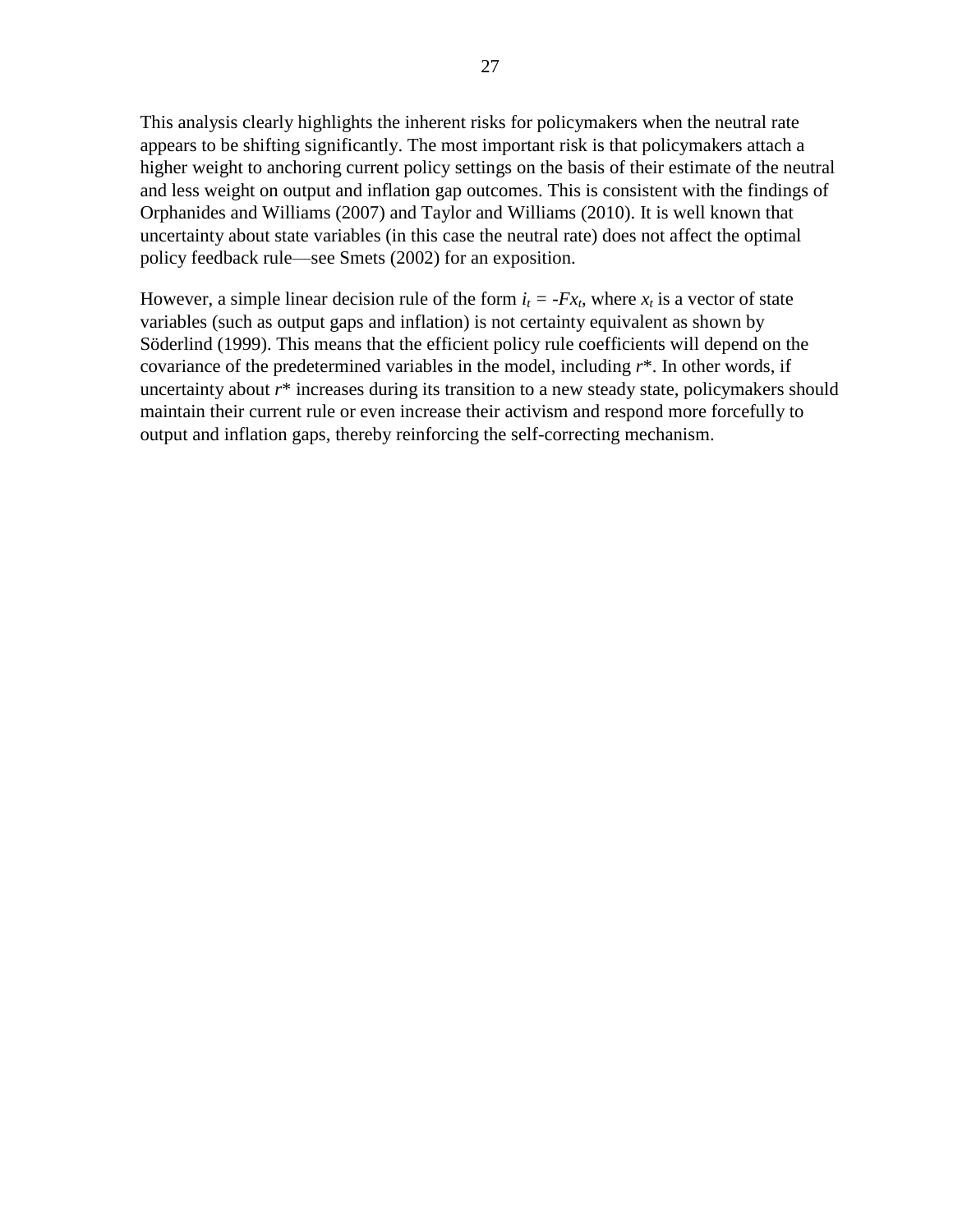#### **VII. CONCLUDING REMARKS**

A battery of empirical and semi-structural techniques suggest that neutral rates in emerging markets have declined over the past decade. In Brazil, where real interest rates have traditionally been (and remain) high, there is particularly strong evidence of a large fall in the neutral rate.

The secular decline in Brazil's neutral rate is deeply rooted into its experience as an inflationtergeting economy. As highlighted in Mishkin and Savastano (2001), Brazil's move to targeting inflation in July 1999 was "clearly the first comprehensive attempt to establish a regime of this type in Latin America". Also impressive were the speed of implementation and the degree of transparency and accountability embedded in the framework, with immediate impact on inflation expectations and the neutral rate.

For the sample period covered in this paper, our econometric results suggest that global real interest rates have pushed down Brazil's neutral rate but domestic factors have also been important, particularly: an increase in the supply of saving (reflected in swift financial deepening); declining public debt; and lower sovereign risk. At the same time, we find that there has been substantial cyclical variation in the estimates of equilibrium (or neutral) shortterm interest rates, reflecting factors such as domestic and world output gaps.

The good news is that high levels of uncertainty regarding the true neutral rate need not complicate policymaking too much. On the basis of small macromodel simulations calibrated for Brazil, we find that the costs of incorrectly estimating the neutral rate, in isolation, are likely to be low. This is because standard monetary policy instrument rules provide a selfcorrecting mechanism that ensures mistakes are partly corrected. The intuition is clear—an activist policy rule will ensure that policymakers respond symmetrically to observable outcomes, whether they are due to output and inflation shocks or incorrectly estimated neutral rates. This guarantees that actual real interest rates are never too far away from the "true" neutral rate, thereby minimizing the variability of output and inflation gaps.

Our result contrasts sharply with Orphanides (2002) who showed that, in the presence of an incorrectly estimated level of potential output, activist policy rules can exacerbate output and inflation gap variability. However, it is consistent with Orphanides and Williams (2007) and Taylor and Williams (2010) in that the best response to neutral rate uncertainty is to ensure policy remains highly sensitive to inflation and output variations. The main risk in updating assumptions about the neutral rate is that policy becomes less activist and more focused on "targeting the neutral rate," which would amplify the costs of mistakes.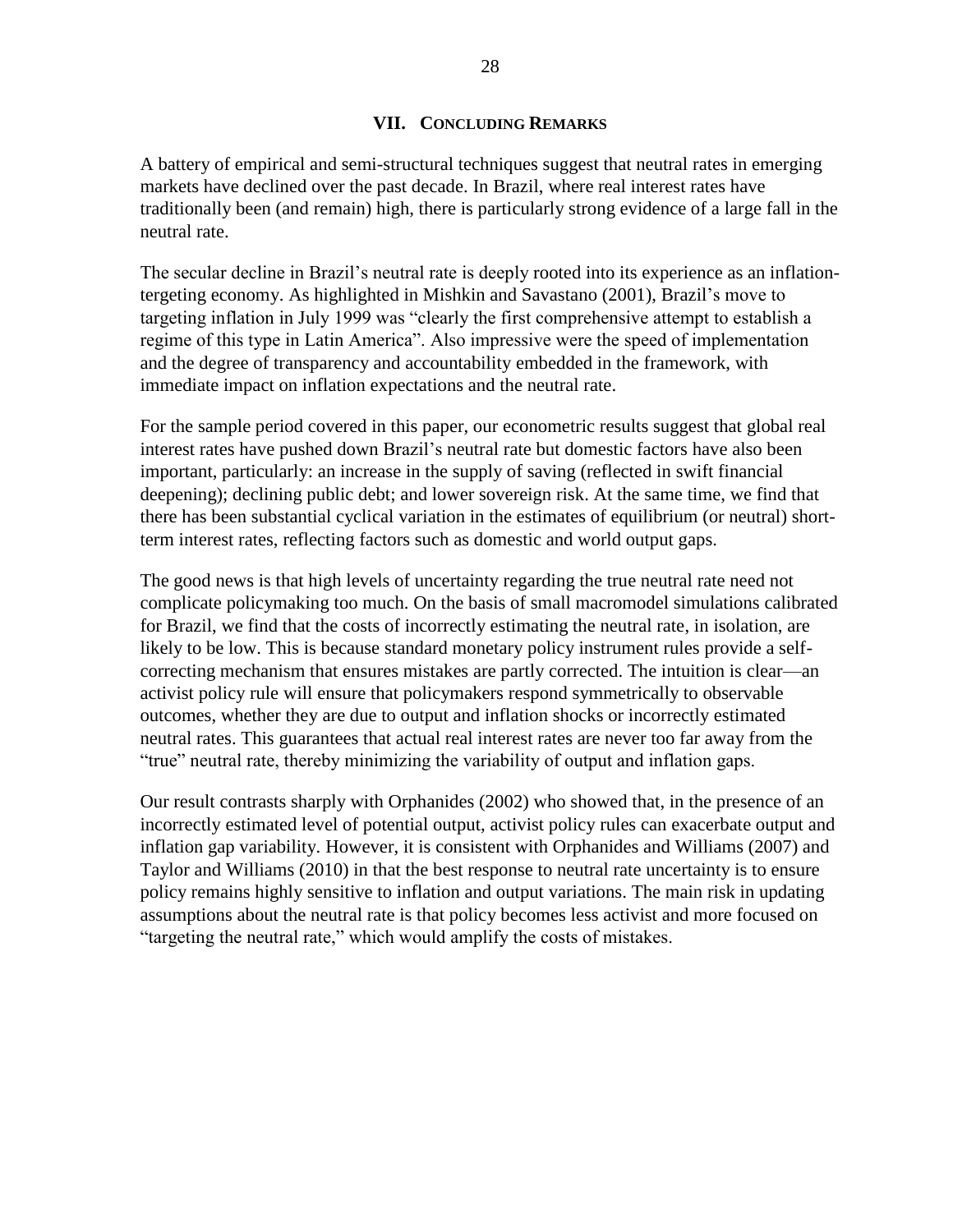#### **REFERENCES**

- Archibald, Joanne and Leni Hunter, 2001, "What is the Neutral Real Interest Rate, and How Can We Use It?" *Reserve Bank of New Zealand Bulletin*, Vol. 64, pp. 15-28.
- Arida, P., E. L. Bacha, and A. L. Resende, 2005, "Credit, Interest, and Jurisdictional Uncertainty: Conjectures on the Case of Brazil," in *Inflation Targeting, Debt, and the Brazilian Experience, 1999 to 2003*, edited by F. Giavazzi, I. Goldfajn, and S. Herrera. Cambridge, MA: MIT Press.
- Bacha. E. L., M. Holland, and F. M. Gonçalves, 2009, "A Panel-Data Analysis of Interest Rates and Dollarization in Brazil," *Revista Brasileira de Economia*, Vol. 63, n. 4, pp. 341–360.
- Barbosa, F. de H., 2006, "The Contagion Effect of Public Debt on Monetary Policy: The Brazilian Experience," *Brazilian Journal of Political Economy*, Vol. 26, n. 2, pp. 231- 238.
- Basdevant, Olivier, Nils Björksten, and Özer Karagedikli (2004), "Estimating a Time Varying Neutral Real Interest Rate for New Zealand," *Reserve Bank of New Zealand Discussion Paper* 2004/01.
- Berg, Andrew, Philippe Karam, and Douglas Laxton, 2006, "A Practical Model-Based Approach to Monetary Policy Analysis—Overview," *IMF Working Paper* 06/80.
- Bernhardsen, Tom , and Karsten Gerdrup, 2007, "The Neutral Real Interest Rate," *Norges Bank Economic Bulletin* 2, Vol. 78, pp. 52-64.
- Bomfim, Antulio, 1997, "The Equilibrium Fed Funds Rate and the Indicator Properties of Term-Structure Spreads," *Economic Inquiry* 35:4 (1997), 830–846.
- \_\_\_\_\_\_\_\_\_\_\_\_, 2001, "Measuring Equilibrium Real Interest Rates: What Can We Learn from Yields on Indexed Bonds?" *Board of Governors of the Federal Reserve System FEDS* 2001-53.

Erhmann, Michael, and Frank Smets, 2003, "Uncertain Potential Output: Implications for Monetary Policy," *Journal of Economic Dynamics and Control*, 27, pp. 1611-1638.

- Fuentes S., Rodrigo, and Fabián Gredig U. (2008), "La Tasa de Interés Neutral: Estimaciones para Chile," *Economía Chilena*, Vol. 11, n. 2.
- Fuhrer, J. C. (2000): "Habit Formation in Consumption and Its Implications for Monetary-Policy Models", *American Economic Review*, Vol. 90, no. 3 June.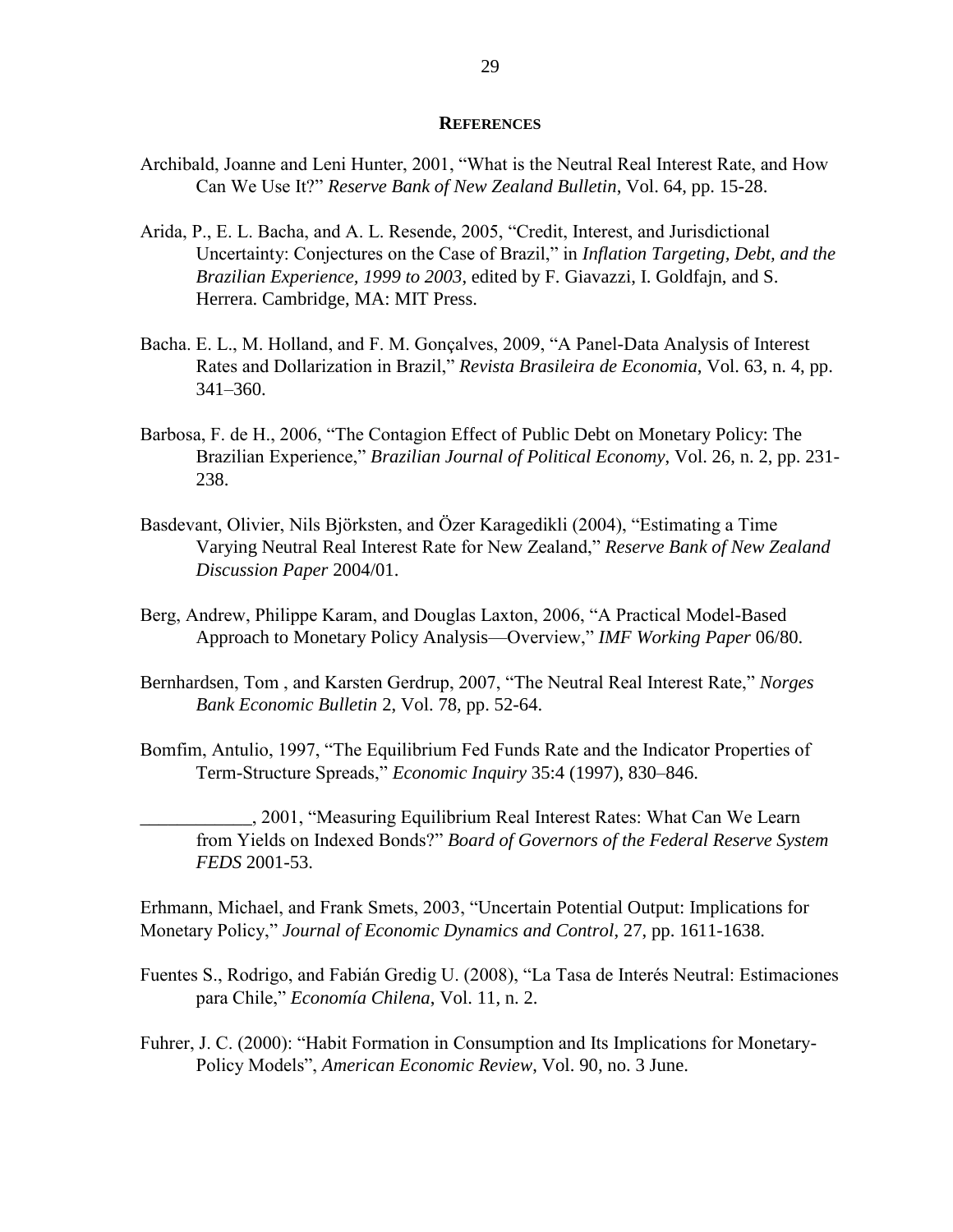Giammarioli, Nicola, and Natacha Valla (2004), "The natural real interest rate and monetary policy: a review," *Journal of Policy Modeling* n. 26, 641–660.

- Goldfajn, I., and A. Bicalho, 2011, "A Longa Travessia para a Normalidade: Os Juros Reais no Brasil," in *Novos Dilemas da Política Econômica - Ensaios em Homenagem a Dionisio Dias Carneiro*, edited by E. L. Bacha e M. B. de Bolle. Rio de Janeiro: Grupo Editorial Nacional.
- Gonçalves, F. M., M. Holland, and A. D. Spacov, 2007, "Can Jurisdictional Uncertainty and Capital Controls Explain the High Level of Real Interest Rates in Brazil? Evidence from Panel Data," *Revista Brasileira de Economia*, Vol. 61, n. 1, p.p. 49–75.
- Gourinchas, Pierre-Olivier, and Olivier Jeanne, 2012, "Global safe assets," *BIS Working Papers* n. 399.
- Issler, J. V., and N. S. Piqueira, 2000, "Estimating Relative Risk Aversion, the Discount Rate, and the Intertemporal Elasticity of Substitution in Consumption for Brazil Using Three Types of Utility Function," *Brazilian Review of Econometrics*, v.20, n. 2, pp. 201–239.
- Kozicki, S., and P. A. Tinsley, "Shifting Endpoints in the Term Structure of Interest Rates," *Journal of Monetary Economics* 47:3, 613–652.
- Laubach, T., and J. Williams, 2003, "Measuring the Natural Rate of Interest," *The Review of Economics and Statistics*, Vol. 83, p.p. 218–231.
- Magud, Nicolas E., and Evridiki Tsounta, 2012, "To Cut or Not to Cut? That is the (Central Bank's) Question—In Search of the Neutral Interest Rate in Latin America," *IMF Working Paper 12/243*.
- Miranda, P., and M. Muinhos, 2003, "A Taxa de Juros de Equilíbrio: Uma Abordagem Múltipla," *Brazilian Central Bank Working Paper* n. 66.
- Mishkin, Frederic S., and Miguel A. Savastano, 2001, "Monetary Policy Strategies for Latin America," *Journal of Development Economics,* Vol. 66, p.p. 415–444.
- Muinhos, M., and M. Nakane, 2006, "Comparing Equilibrium Real Interest Rates: Different Approaches to Understand Brazilian Rates," *Brazilian Central Bank Working Paper* n. 101.
- Neto, P. C. F. de B., and M. S. Portugal, 2009, "The Natural Rate of Interest in Brazil between 1999 and 2005," *Revista Brasileira de Economia*, Vol. 63, n. 2, pp. 103– 118.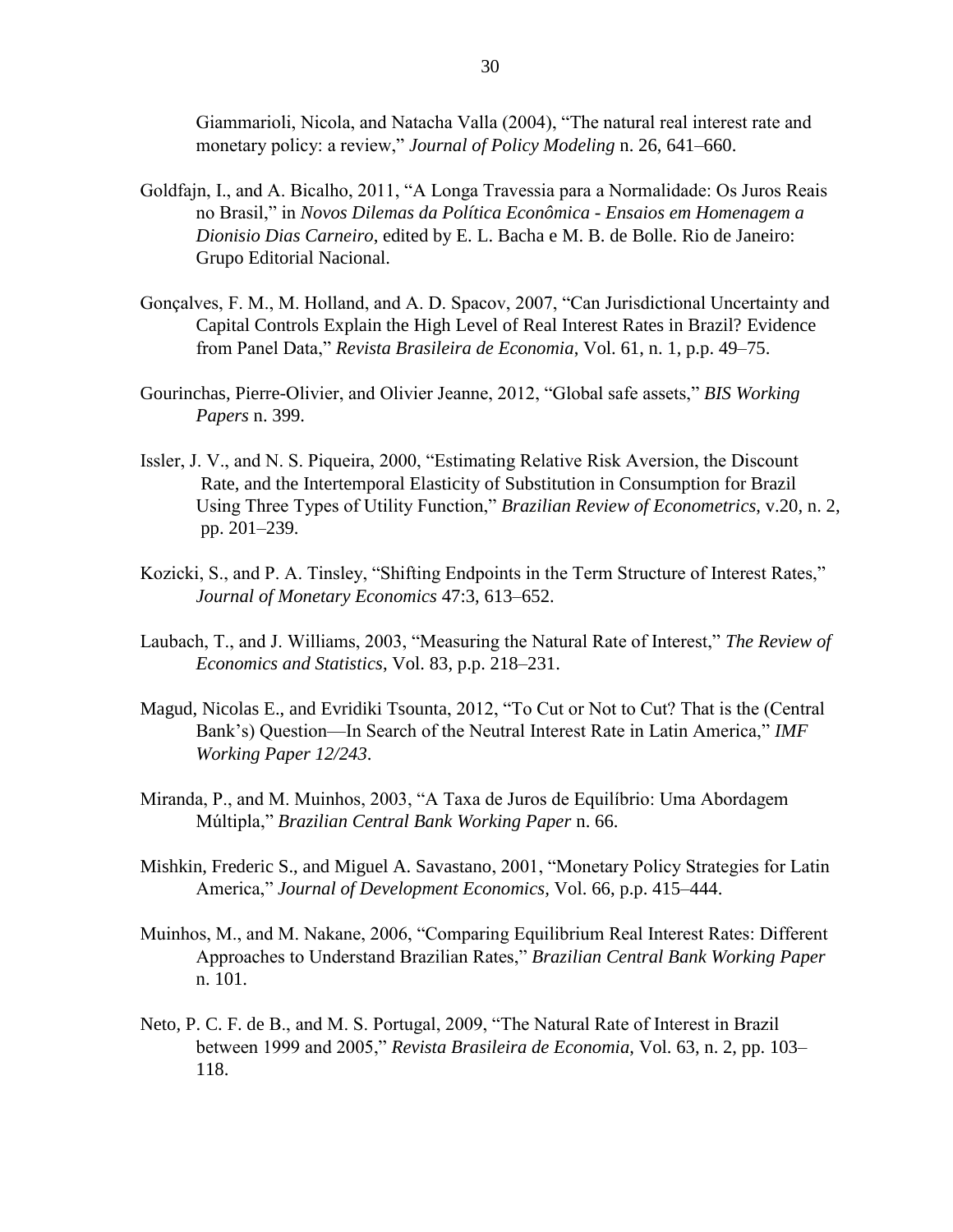Orphanides, A., 2002, "Monetary-Policy Rules and the Great Inflation," *American Economic Review*, Vol. 92, No. 2, pp. 115-120.

and J. C. Williams, 2007, "Robust Monetary Policy with Imperfect Knowledge," *Journal of Monetary Economics,* 54, 1406-1435.

- Pereira da Silva, Luiz Awazu, and Ricardo Eyer Harris, 2012, "Sailing Through the Global Financial Storm: Brazil's Recent Experience with Monetary and Macroprudential Policies to Lean Against the Financial Cycle and Deal With Systemic Risks," *Brazilian Central Bank Working Paper* n. 290.
- Perrelli, Roberto, 2012, "The Neutral Real Interest Rate in Brazil," *Brazil––Article IV Staff Report*, IMF Country Report No. 12/191 (Washington: International Monetary Fund).
- Perrelli, Roberto, Shaun K. Roache, and Carlos Góes, 2014, "The Impact of the Tapering Tantrum on the Slope of the Yield Curve of Emerging Market Economies," *IMF Working Paper* (forthcoming).
- Roache, Shaun K., 2014, "Inflation Persistence in Brazil—A Cross Country Comparison," *IMF Working Paper* 14/55.
- Rudebusch, G. D., and L. E. O. Svensson, 1999, "Policy Rules for Inflation Targeting", in *Monetary Policy Rules*, edited by J. B. Taylor. Chicago: University of Chicago Press.
- Sack, Brian, and Volker Wieland, 2000, "Interest-Rate Smoothing and Optimal Monetary Policy: A Review of Recent Empirical Evidence," *Journal of Economics and Business* vol. 52, n. 1-2, pp. 205-228.
- Segura-Ubiergo, Alex (2012), "The Puzzle of Brazil's High Interest Rates," *IMF Working Paper* 12/62.
- Smets, Frank, 2002, "Output Gap Uncertainty: Does it Matter for the Taylor Rule?" *Empirical Economics*, 27, pp. 113-129.
- Söderlind, Paul, 1999, "Solution and Estimation of RE Macromodels with Optimal Policy," *European Economic Review*, 43, pp. 813-823.
- Taylor, John B., 1993, "Discretion versus Policy Rules in Practice," *Carnegie Rochester Conference Series on Public Policy* 39, 195–214.

\_\_\_\_\_\_\_\_\_\_\_\_, and John C. Willliams, 2010, "Simple and Robust Rules for Monetary Policy," in Benjamin M. Friedman & Michael Woodford (ed.), *Handbook of Monetary Economics*, edition 1, volume 3, chapter 15, pp. 829-859 (Elsevier).